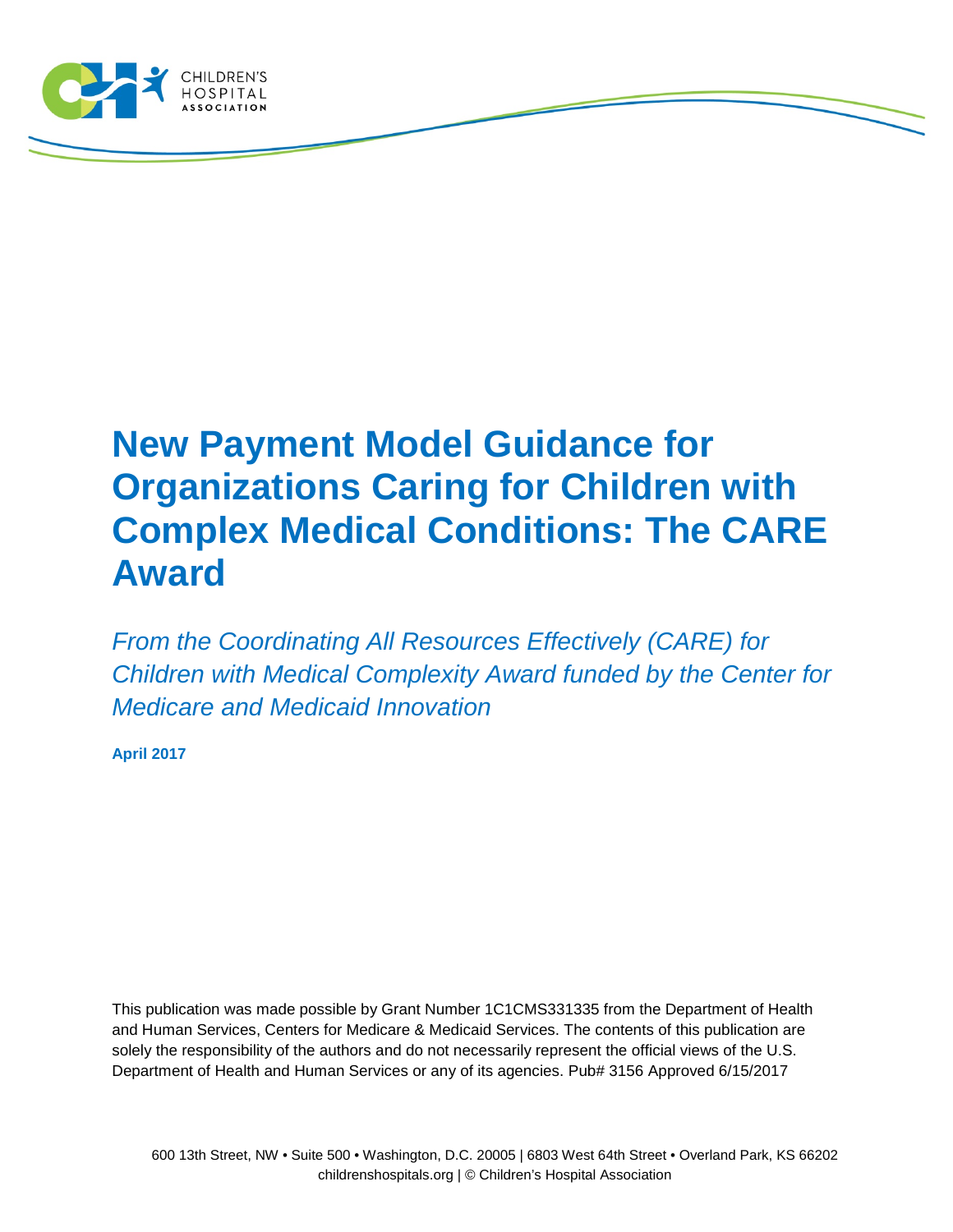## **Table of Contents**

| 4. |  |                 |                                                                   |  |  |
|----|--|-----------------|-------------------------------------------------------------------|--|--|
|    |  |                 |                                                                   |  |  |
|    |  |                 |                                                                   |  |  |
|    |  |                 |                                                                   |  |  |
|    |  |                 |                                                                   |  |  |
|    |  |                 |                                                                   |  |  |
|    |  |                 |                                                                   |  |  |
|    |  |                 |                                                                   |  |  |
|    |  | <b>Appendix</b> |                                                                   |  |  |
|    |  |                 |                                                                   |  |  |
|    |  |                 |                                                                   |  |  |
|    |  | b.              | The Quality Payment Program: Merit-based Incentive Payment System |  |  |
|    |  |                 |                                                                   |  |  |
|    |  |                 |                                                                   |  |  |
|    |  |                 |                                                                   |  |  |
|    |  |                 |                                                                   |  |  |
|    |  |                 |                                                                   |  |  |
|    |  |                 |                                                                   |  |  |
|    |  |                 |                                                                   |  |  |
|    |  |                 |                                                                   |  |  |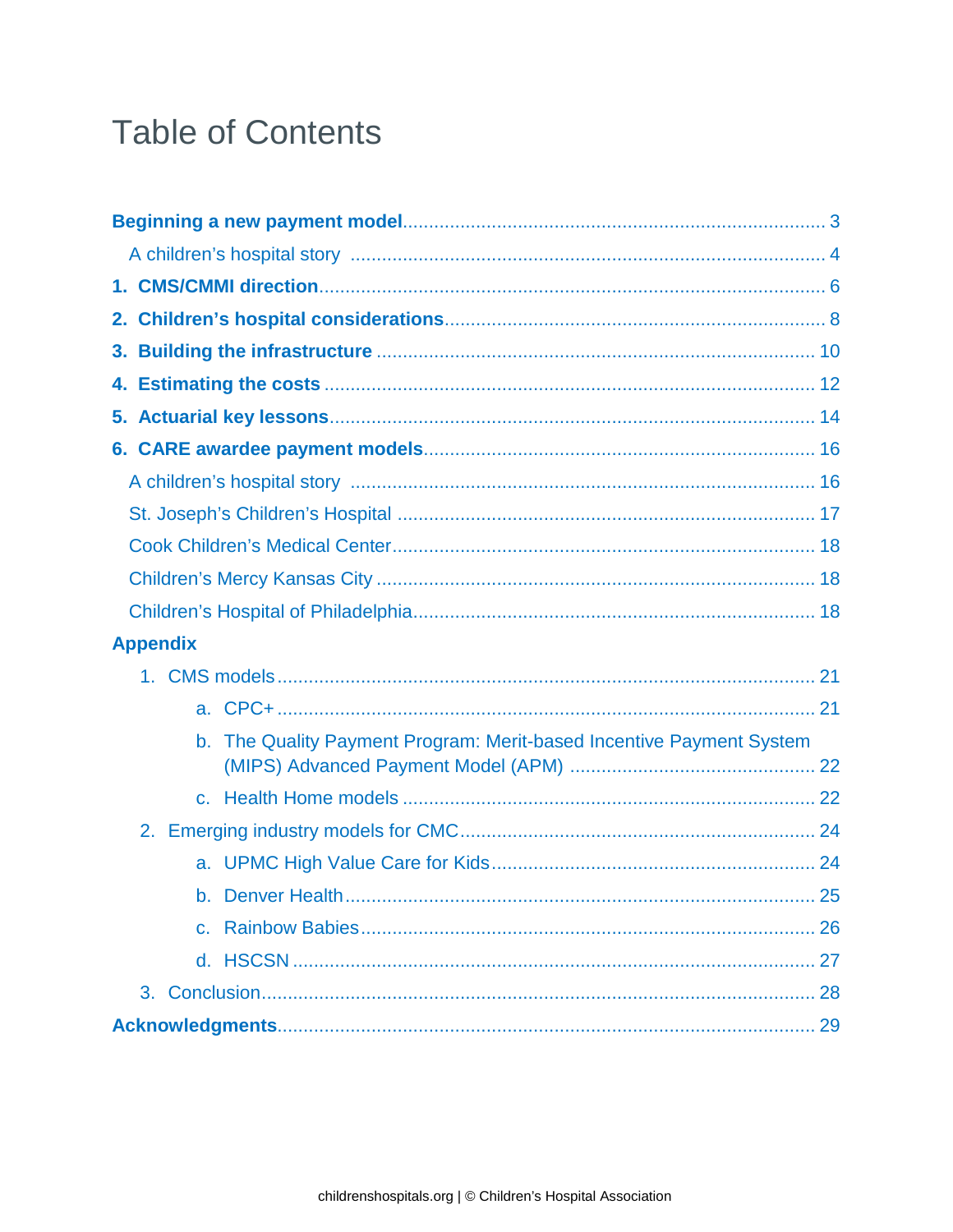# Beginning a New Payment Model

#### *Guidance: Align payment incentives to support a focus on families, the use of care coordinators, enhanced relationships across providers and support of the primary care physician.*

The CARE Award, funded by the Center for Medicare and Medicaid Innovation (CMMI), is designed to test the concept of a new care model supported by a new payment model specific to children with complex medical conditions. The care delivery model implemented across each of the CARE Award sites focuses on three elements: 24/7 access for the family to reach qualified providers familiar with the child's needs, care plans specific to each child and developed around family goals, and a team of care providers who regularly share information on the status of the patient. We believe these three elements work together as follows to impact unnecessary utilization and spend, and decrease the burden of care for the family.

- A focus on partnerships with families. Partnerships are designed to recognize and enhance the family's role and expertise in the provision of care. Families with customized care plans and access plans centered on their needs will better recognize escalation of conditions. These resources make it easier to reach a provider familiar with the child's care, preventing potential emergency room visits.
- A focus on the use of care coordinators. Care coordinators with specific skill sets in proactive planning will enable easy access to the system of care and enhance prioritization of family goals to match resources with the most pressing family needs.
- Enhanced relationships between primary care physicians, specialty physicians and community services. Patients can receive the most appropriate care closer to home when primary care and patient-centered medical home<sup>[1](#page-33-0)</sup> providers actively support families while ensuring access to specialists. Handover communications across providers identifying "who's on first" will prevent lapses in the system of care.

This white paper provides guidance regarding appropriate payment models based upon actuarial and cost analyses for this special population developed through the CARE Award. The sites participating in the Award implemented three models to date: a care management fee for the provision of specific care coordination tasks, a Health Home<sup>[2](#page-33-1)</sup> payment based upon the provision of integrating care across providers, and an upside shared savings model aligning incentives across the hospital, physicians and payer. This white paper will illustrate the development of the models and the potential for sustainability. The CARE Award began September 1, 2014 and ends August 31, 2017.

In an effort to transform the health care system, the Centers for Medicare & Medicaid Services (CMS) continues to move significant proportions of Medicare payments from fee for service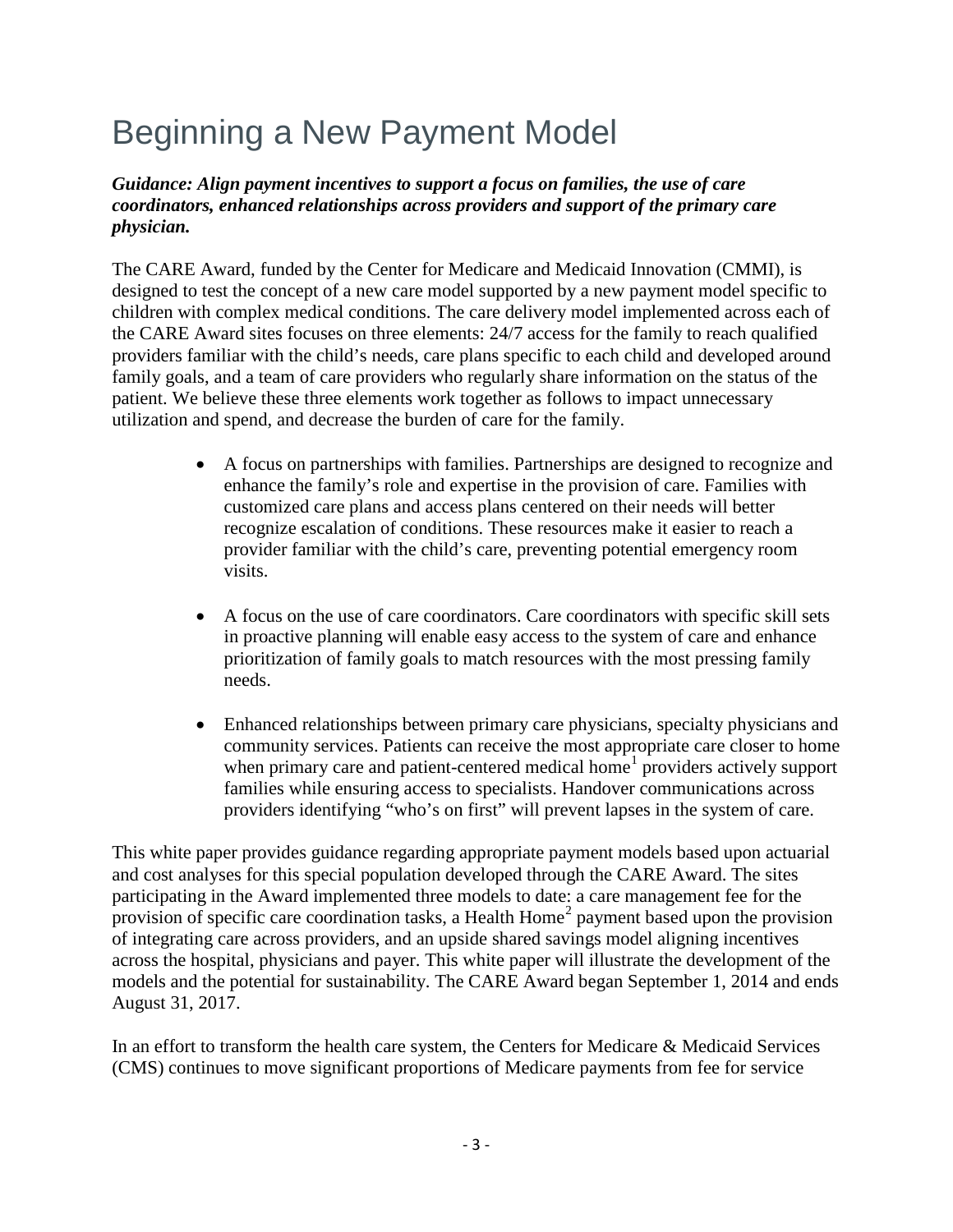(FFS) to alternative payment models. Medicare's interest is in person-focused models that reward providers for optimal care management at a lower cost. While pediatrics remains somewhat isolated from the current momentum in Medicare, eventually both state Medicaid and commercial payers will likely follow suit if alternative models prove effective. Thus, it is incumbent upon pediatric providers to anticipate this transition and work toward designing payment models that most appropriately align quality and cost incentives for this high cost, high need population. Pediatric providers should also recognize the limitation of risk contracting for a relatively small, highly volatile population.

Based on actuarial modeling to date within the CARE Award, full risk contracting is not a viable option due to the size of the population considered in this project. Given the volatility of this highly fragile population, access to a larger network of children with complex medical conditions will be necessary across broad geographic regions. In addition, children's hospitals' network of care will be required including both specialty and primary care providers as well as home care and community services to manage services across the continuum of care given over 2/3 of the spend for this population is in outpatient services.

While the CARE Award was successful in actuarial modeling for this specific population, more work is required to develop standardized data sets representing utilization and spend for these children to enable both the development of new payment models and a better understanding of the patterns of care and the impact of care management on both quality and cost.

### A Children's Hospital Story

"*With the Children's Hospital Association (CHA), Lucile Packard Children's Hospital (LPCH) at Stanford participated in the CARE Award funded by CMMI. At the outset, we were willing to consider payment models that involved taking financial risk for these children, provided we could reassure ourselves that we could do so sustainably. LPCH has one of the highest case mix indexes of all children's hospitals nationally, reflecting the acute and very complex nature of the children for whom we routinely provide care. As this paper points out, getting accurate claims data on your proposed population is essential to understanding your patients and your risk. California sponsors an insurance plan called California Children's Services (CCS) for children with designated chronic or complex medical conditions. We were fortunate to have a local health plan – Health Plan of San Mateo (HPSM) – that had been delegated the responsibility to provide for and pay for the care of such children in their county under a pilot program. HPSM was willing to share with us the claims data on their CCS children for whom we were the providers of medical care. HPSM has about 1,300 CCS children for whom they are responsible.*"

"*When we analyzed the data, we saw that the children for whom we provided care had much higher burden of illness than any reference database we found. LPCH has one of the highest rates of solid organ transplant in children in the U.S., and several of the HPSM children followed in our complex care coordination program had a history of transplantation. Other children were technology dependent or had serious progressive diseases such as cystic fibrosis or muscular dystrophy. In addition to progressive*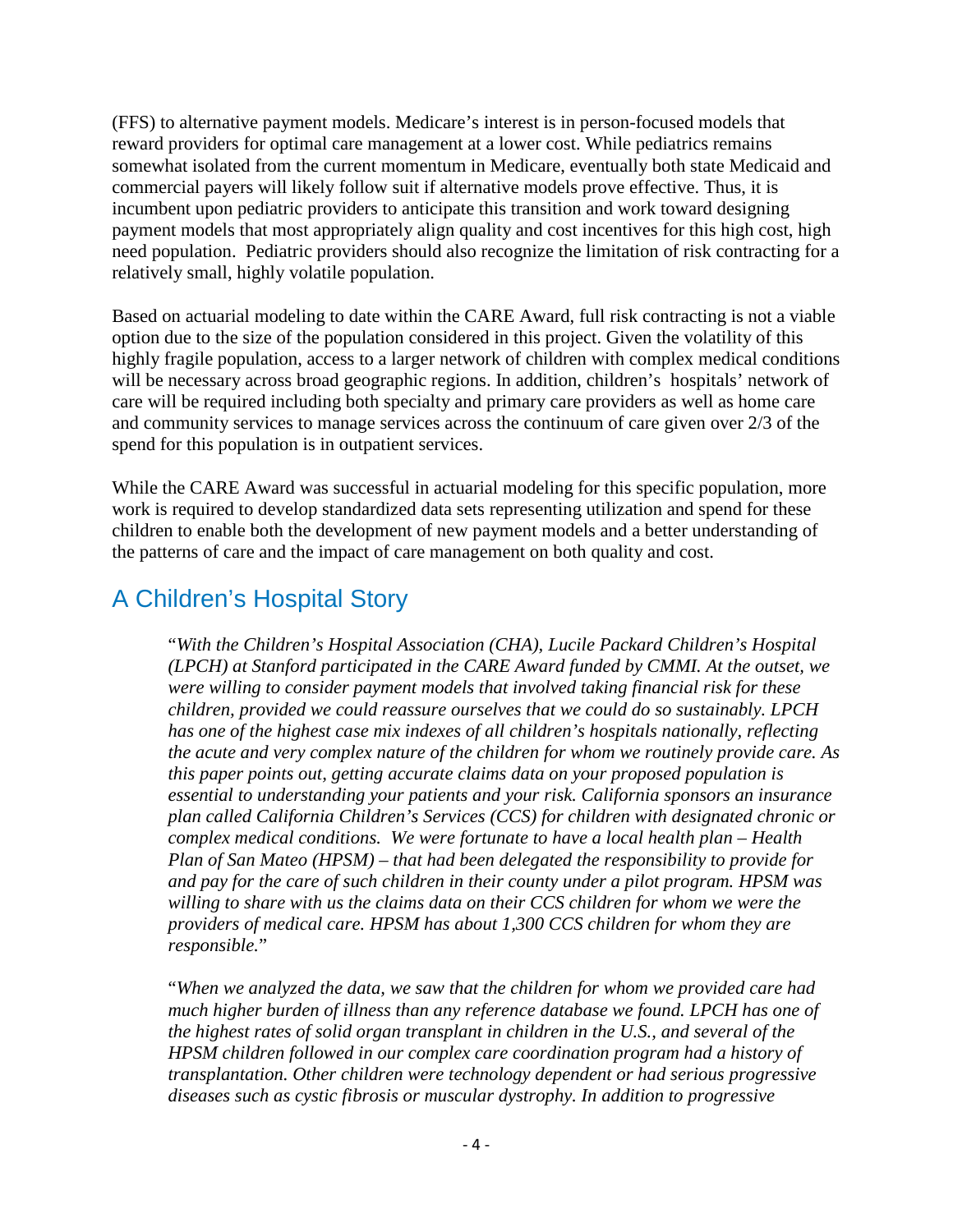*illnesses, we found volatility in the claims when children (such as those with hemophilia) move in or out of the plan from one year to the next. The dollar value of claims paid to health care providers outside our own institution's system could be sizable. For example, we do not have our own home health or durable medical equipment (DME) agency. The medication cost for biologic drugs, factor VII replacements, treatment for metabolic diseases and the like can be in excess of \$100,000 a year per child. It is one calculation to be at risk for your own services and another calculation to be at risk for payments to be made to other providers.*"

"*The largest hurdle we found was to have enough children under an agreement to make actuarial sense. Even if the financial arrangement is not full capitation and is only upside risk, one still wants to be sure that the claims performance in a given year was more likely the result of one's care coordination and medical interventions than due to chance. Our actuary Milliman indicated the volatility of claims naturally reduces as population size increases, therefore a population of 10,000 would be more predictable than a population of 1,500 or 2,000. HPSM has only 1,300 CCS children. Due to political constraints, it is not possible for us to imagine we could gain agreement to be solely accountable for the care and cost of claims for additional CCS children in our state.*"

"*A final caveat is to be aware of the cost of providing care coordination services to these patients and families. Even though trained lay-people can be used as schedulers and phone-callers, the children often do require the skills of a social worker and a nurse to evaluate and problem-solve the issues that arise. Trained parent mentors are an invaluable resource, but these individuals need to be not just paid, but trained and supervised at a cost to the institution. Using very conservative estimates, the incremental cost of adding a new patient to our care coordination program was in excess of \$100 per child per month for our highest tier of need and complexity. On top of this is the whole infrastructure of a care coordination program and team with training, supervision, space and benefits.*"

-*Michael Anne-Browne, MD, Associate CMO for Accountable Care, Lucile Packard Children's Hospital*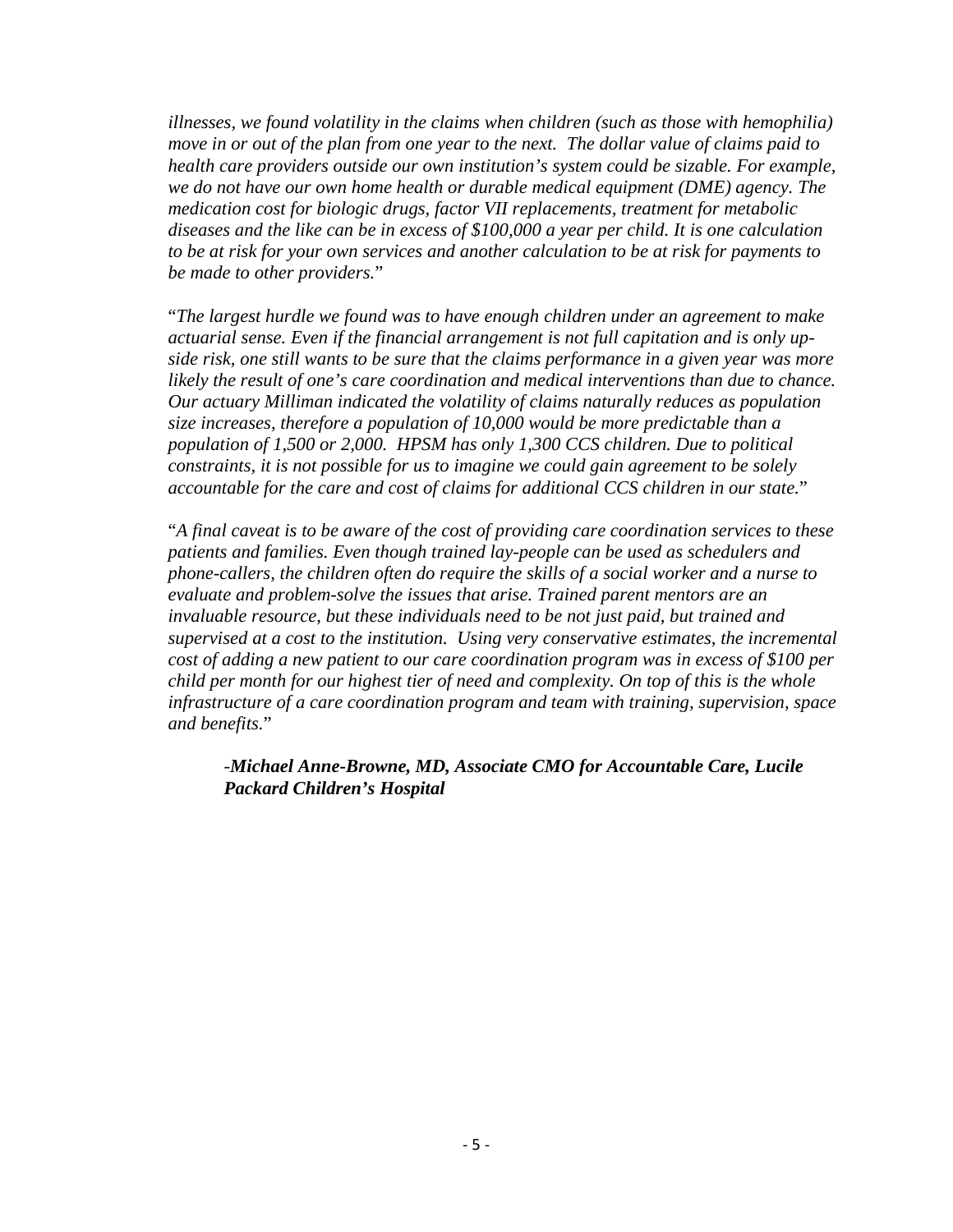# 1. CMS/CMMI Direction

#### *Guidance: Leverage components of emerging CMS payment models for complex adult patients.*

"*Our state will move to new payment models under Medicaid, but we are not going back to the '90's. We need metrics such as emergency department (ED) utilization and patient satisfaction to understand whether we are improving care. The metrics selected should represent an industry standard, and we won't work with models that are too complicated to implement.*"

#### -*State Medicaid Program Director*

CMS' movement to alternative payment models traditionally focused on Medicare. The CARE Award ventured into unchartered territories for children with complex medical conditions in terms of providers working with individual state Medicaid programs and Medicaid managed care organizations to develop alternative models. Guidance from CMS was fairly broad thereby leaving the platform creation to the awardees for both the actuarial construction of the model as well as the sell to state Medicaid programs and Medicaid managed care organizations. This created significant challenges, particularly in terms of developing and implementing an effective payment model within the award timeframe.

#### *CMMI Payment Options*

CMMI provided the following list of potential payment model options as their initial guidance to Round 2 awardees. They indicated "CMS specifically seeks new payment models to support the service delivery models funded by this initiative."<sup>[3](#page-33-2)</sup>

- 1. New FFS payment (e.g., care coordination) without shared savings
- 2. New FFS payment (e.g., care coordination) with shared savings
- 3. Value-based payments (e.g., pay for performance based on quality measures)
- 4. Shared savings (e.g., ACOs)
- 5. Bundled or episode payment
- 6. Global payment (e.g., capitation)

Payment models are to be created to incentivize cost reduction, financial and clinical model transformation, care improvement or overall health improvement. For a population of children with medical complexity, initial CARE Award actuarial results reveal that two-sided shared savings or global payments are not viable for this small population of children enrolled in this project due to high insurance risk and high variability. Bundled payments are not a viable option since many claims are needed for the same procedure in order to develop the expected cost model; the conditions and procedures vary widely within and across this population of children. Thus, models more appropriately tailored to the unique needs of the complex pediatric population are required for this project. From the proposed alternatives, new care coordination/ care management fees potentially with upside shared savings more closely match appropriate risk assumptions.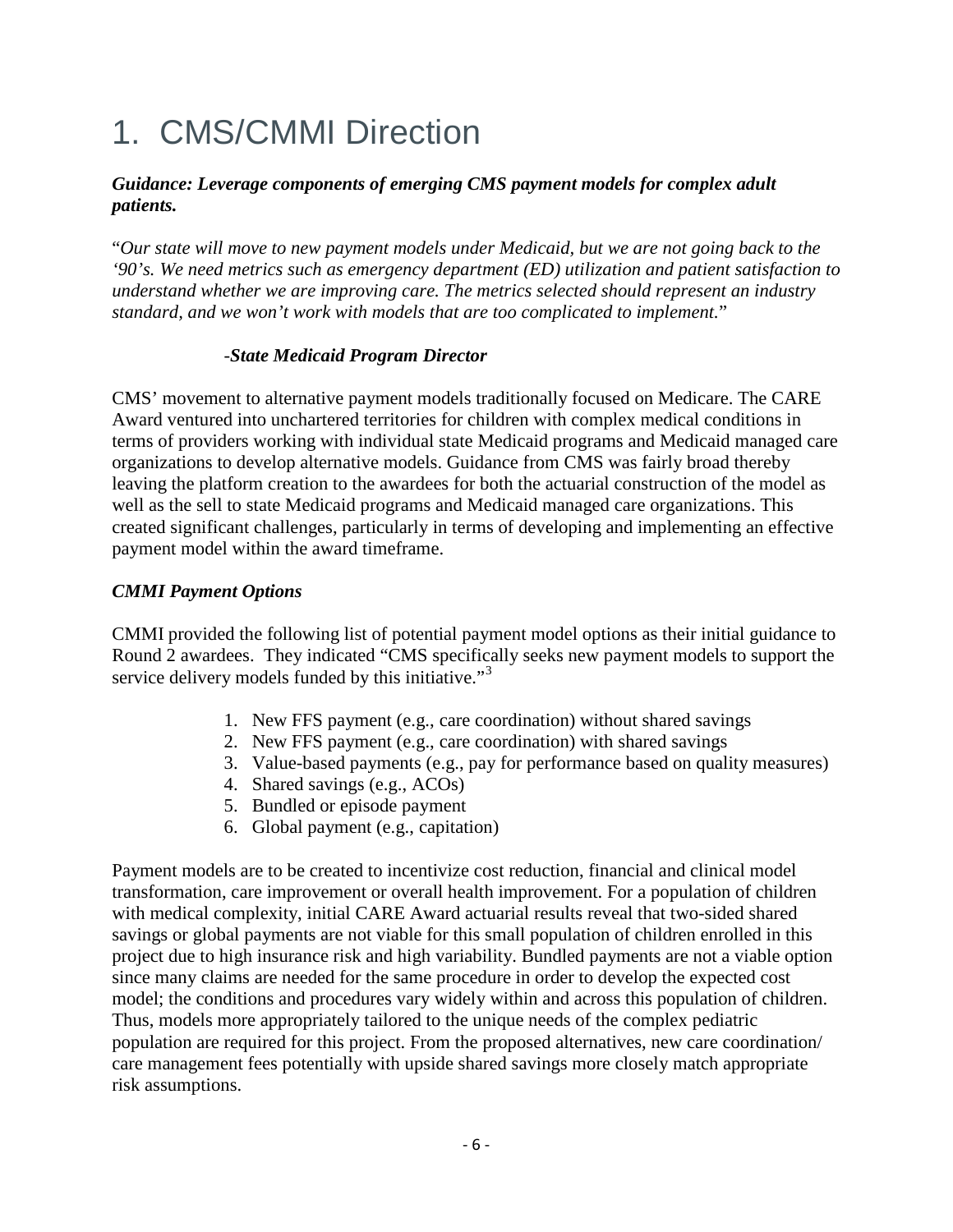#### *Current CMS Value Based Models*

The CARE Award began with evaluating industry based models to narrow our direction. Initial discussions with state Medicaid programs and MCOs led us to the realization that imitating industry value based models will enable more efficient payer adoption. We evaluated attractive components across three emerging CMS models plus several provider based models which are outlined in the appendix. We then discussed the opportunity to tailor these models to the unique needs of the population of children with complex medical conditions. CMS is piloting the Comprehensive Primary Care Plus (CPC+) model which is attractive given the relatively high per beneficiary per month reimbursement associated with care management for complex patients. The Merit-based Incentive Payment System (MIPS) includes a suite of measurement/accountability options including patient registries which will be necessary for the management of children with complex medical conditions. State Health Home models under the Affordable Care Act (ACA) are attractive given the required team-based core services which match the needs of our population.

All of these options, however, are designed for adults and require modifications to meet the unique care management needs of children and their families. A growing demand for complex services will likely continue as children such as those with congenital heart disease and cystic fibrosis have increased life expectancy and new technologies such as home ventilators allow families to care for these children as home. These children are not similar to the Medicare population of complex adults approaching the end of their lifespan and potentially living under nursing home care. These children can thrive and grow and have families willing and able to care for them at home. Thus evolving CMS models require some tailoring to leverage a family driven medical home model delivering complex services addressing the heterogeneity of needs for this high acuity, highly fragile population.

Other industry models profiled in Appendix 2 (Emerging Industry Models for CMC) test several additional components of potential new models. These include: upfront payments to providers and families, the targeting of high opportunity patients, and care management fees across broader populations of children to subsidize the needs of children with complex medical conditions.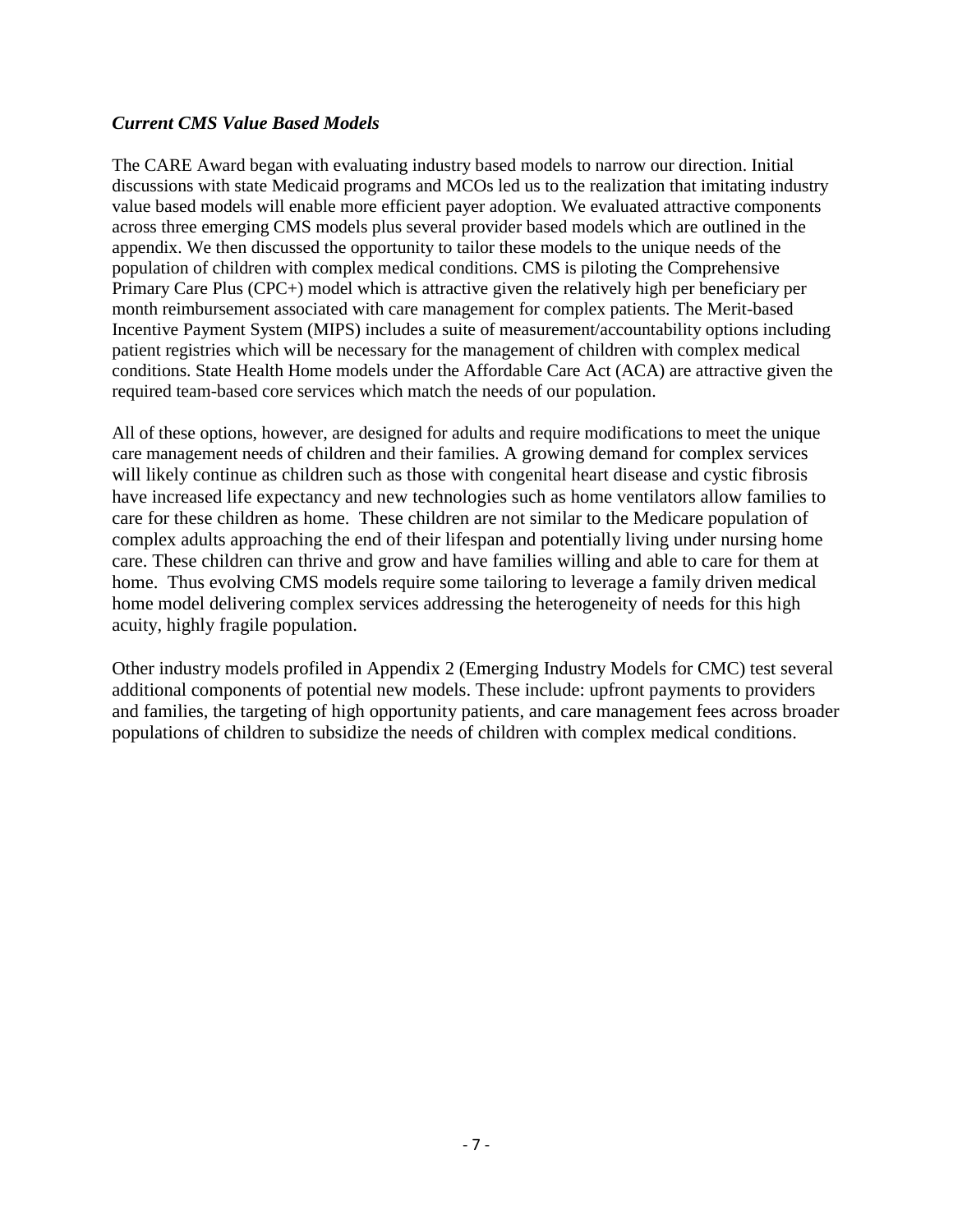# 2. Children's Hospital Considerations

#### *Guidance: Understand the demographics of your specific population; take into consideration the difficulty in crafting specific models for smaller populations.*

*"Alternative payment models are required to support the management of specialized population of children with complex medical conditions. Under the fee-for-service model, individual pediatricians, who likely care for a handful of these children within their practice, are continually challenged to provide the time and resources necessary for their extended care needs. New care models are needed to support providers who have the willingness, knowledge and resources to provide management of these children through a dynamic care team. Health services research continually emphasizes that efficiency and quality are gained with higher volumes of services. The same is likely true in the care of children with complex conditions. We believe that through an investment in the provision of a medical home and specialized expertise along with centralized care management resources, we can achieve reductions in hospital days and emergency room visits for this specialized population. An alternative payment model is our best bet to gain the appropriate investment."* 

#### *-Mark Hudak, MD, Professor and Chairman, Department of Pediatrics, University of Florida College of Medicine – Jacksonville*

While CMS provided overall guidance, children with complex medical conditions (CMC) may or may not fit within a specific population-based alternative payment model. These children are fragile, their expenses vary widely year-to-year and they represent a much smaller population when comparing to adult populations with chronic and complex conditions. In addition, children's hospitals must consider their current and future network structure in terms of managing these children across the continuum of care to determine their ability to influence spend. Leveraging the capability for a broader population of children (expanding beyond the CMC subset) may be more sustainable.

CMC are a relatively small group (six percent of U.S. children in Medicaid), but they have an enormous impact on the health care system  $(40$  $(40$  $(40$  percent of the Medicaid spend for children<sup>4</sup>). General characteristics of these children include: chronic and severe health conditions, significant health service needs, functional limitations, technological supports and high resource utilization. CARE Award data show CMC have high rates of annual emergency department visits  $(1.3 - 3.0$  per patient) and annual hospital admissions  $(0.5 - 1.1$  per patient). The children and their families depend on services provided by a multitude of subspecialty providers as well as services throughout the community and across the health care continuum. This broad array of service needs often results in disorganized care with the potential for unmet needs, family stress, decreased safety and increased costs. A growing body of evidence supports the provision of extensive care management and coordination support for these children and families to improve the patient/family experience and the quality of care provided.

Optimal care management for this population includes aspects of the medical home model including care planning, access to care and coordination of care across the health care continuum and even into the community. The resources required to build and maintain care management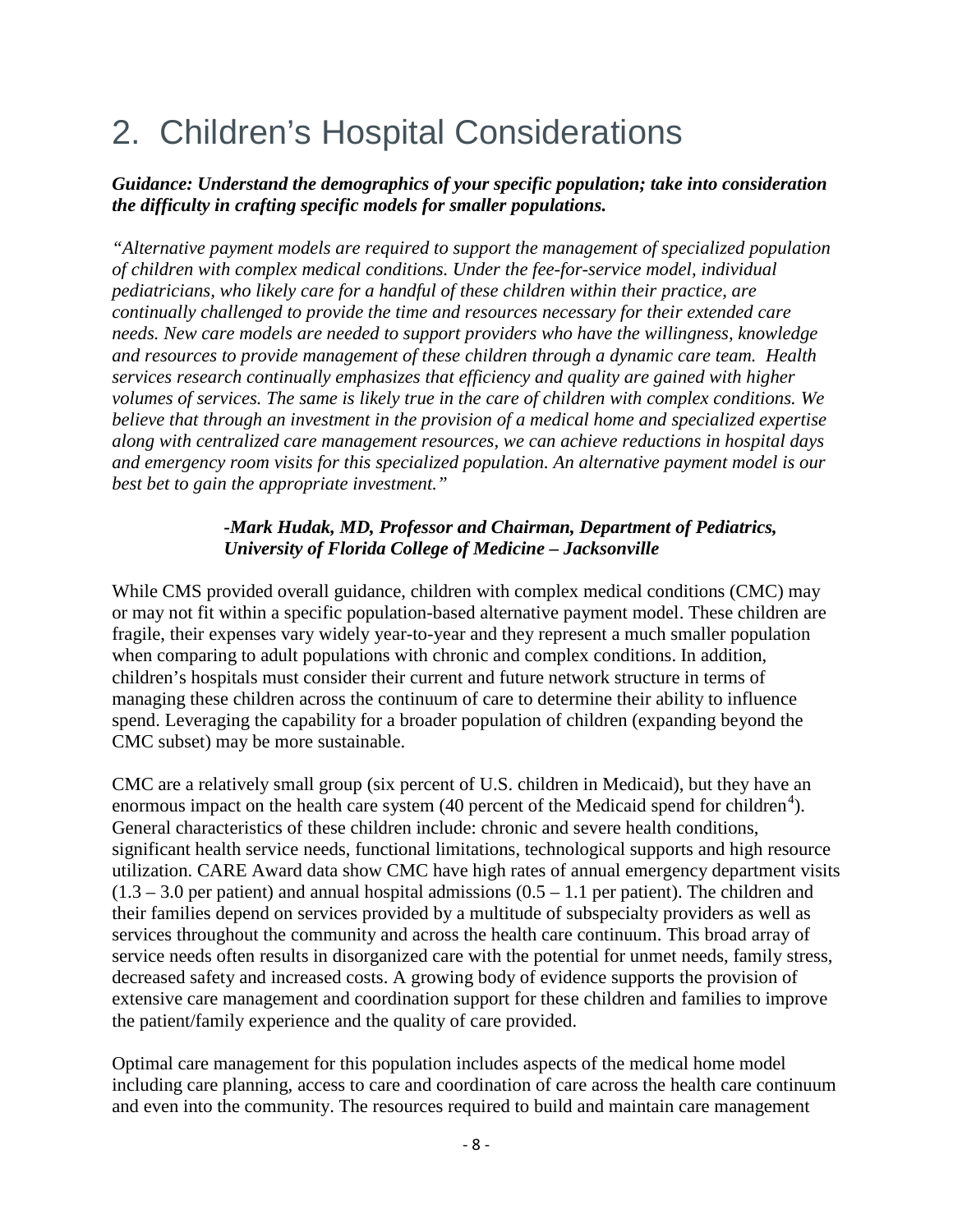structures within hospital complex care clinics or within a primary care physician's office are not reimbursed under the current FFS model. And, these resources can be substantial with many hospital-based complex care clinics reporting over \$1 million annually in unreimbursed infrastructure costs. Thus, a new payment model is required to support this new care structure that in return will lead to lower costs overall for the health care system.<sup>[5](#page-33-4)</sup>

Hospital or primary care clinic considerations for supporting the management of children with complex medical conditions include:

- Investment in the infrastructure to manage care across the continuum
- Agreement on the role of care coordinators between subspecialists, primary care providers and the complex care clinic
- Willingness to adopt standardized patient-centered concepts to drive care planning and patient access

Hospital or primary care clinic considerations for supporting an alternative payment model include:

- Communication across management, finance, clinical providers, legal and operational executives prioritizing the flexibility required to adopt new processes
- Access to ongoing claims and utilization data to monitor the success of a new payment model and resources to support analyses
- The resources and ability to conduct data analytics and funds flow modeling resulting in the appropriate incentive structures across providers
- Contracting and relationship-building with community providers

Ideally, the provision of financial incentives within a new payment model will result in more integrated and coordinated care for families across the multitude of providers and services required by CMC.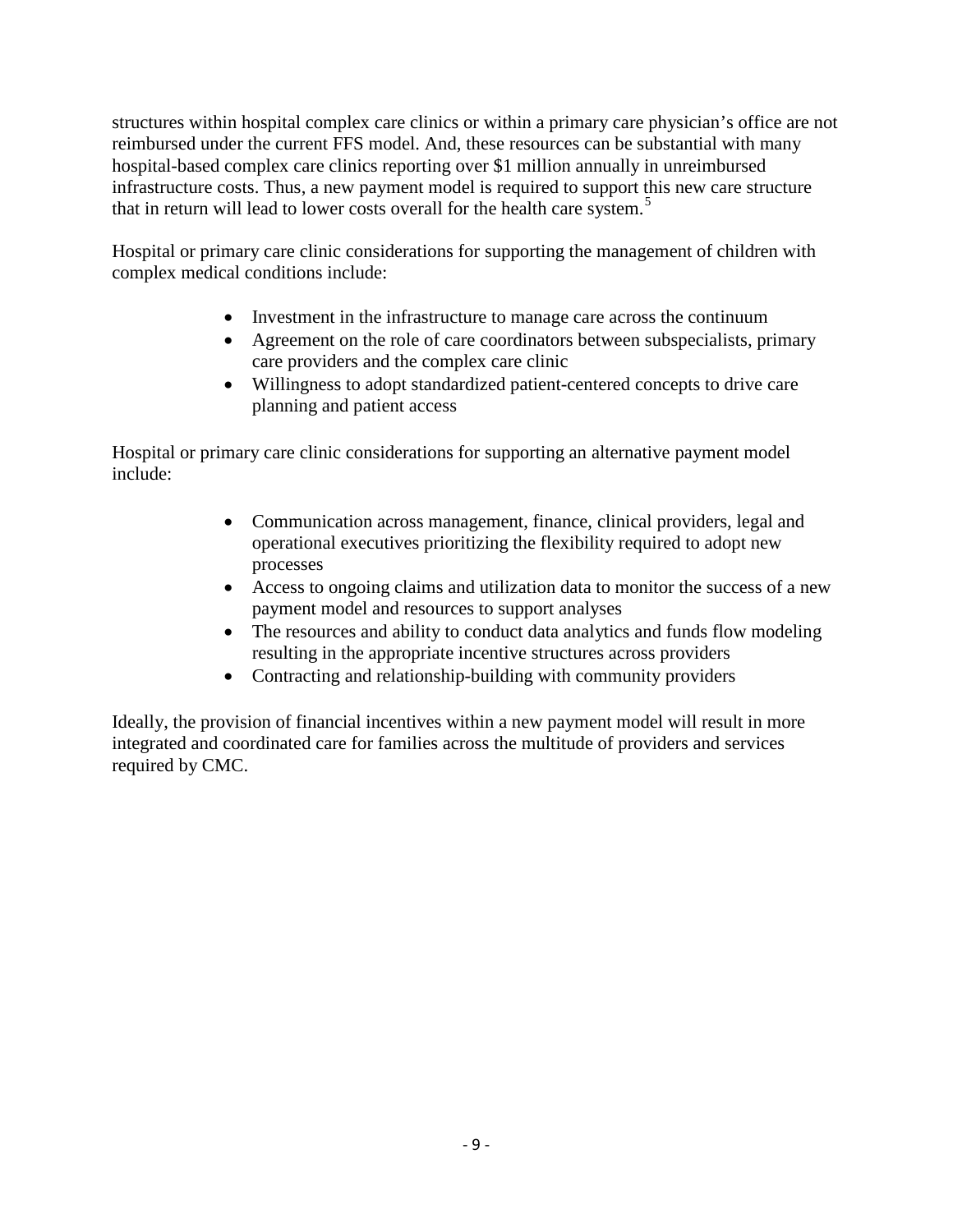# 3. Building the Infrastructure

#### *Guidance: Payers are concerned about provider capabilities in taking on risk arrangements; develop the infrastructure to build solid analytics, primary care provider support, and payer relationships.*

The award provided significant resources toward the development of a centralized analytic data set and for the actuarial analysis required for payment model analysis. The CARE data infrastructure enables an understanding of utilization patterns and trends for individual sites and the collective results. The 10 CARE hospital sites work with our contracted claims data vendor – Truven Health Analytics<sup>[6](#page-33-5)</sup>, our contracted actuaries from Milliman, Inc.<sup>[7](#page-33-6)</sup>, and their finance and clinical teams to understand the possibilities for new payment models. The CARE sites initiated efforts early on with payers to both obtain the claims data for the analysis and begin evaluation of feasible payment model options to sustain the care delivery models being developed.

Four states and five Medicaid managed care organizations provide claims data for actuarial analysis for each hospital. The claims data reports track utilization and spend based on three years of historical data for the 8,064 enrolled children plus the claims experience throughout the award time period, September 2014 through August 2017. The results from claims data analysis are anticipated in November 2017 with final results in spring 2018. In addition, family experience survey results using the Peds Quality of Life survey are tracked centrally throughout the award timeframe with final results anticipated in September 2017.

A key component of providing the necessary care to CMC is the support of the primary care physician to enable care closer to home when warranted. This enables more focused patientcentered care as well as the expansion of a complex care program. Experience to date indicates a few preliminary observations on the payment model and the allocation of sums when distributing payments to the primary care providers. These may change with additional experience:

- Payment structure needs to be simple and stable
- Payment needs to be sufficient particularly for the primary care physician's directly involved in the care of these children.
- Payment needs to reward specific performers with greater incentives and a minimum for all within the network

Primary care providers report significant performance pressures in terms of time allotted to an individual patient. They are also concerned with long-term practice sustainability under the current environment. A care delivery model for children with medical complexity will require more time, attention and resources. Thus, an understanding of the potential reward and timing of incentives is necessary.

Hospitals share discussions with managed care payers who cited specific concerns regarding new payment models including: member density, simplicity of implementation and administration, inclusion of nationally recognized quality metrics and the ability to recognize savings over the long-term. Payers note that complicated models are a challenge. Providers may not have the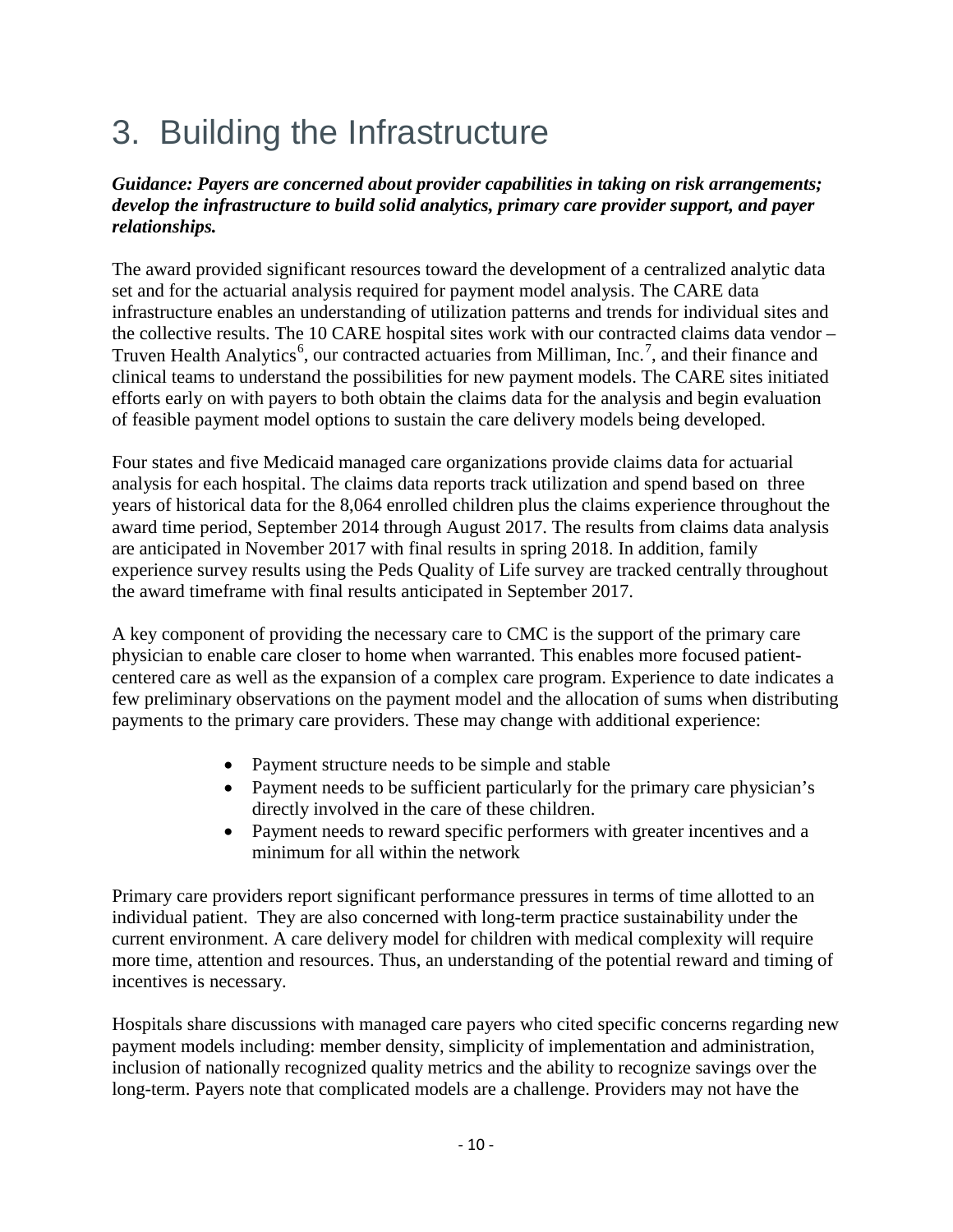capability to take on risk associated with high cost populations. In accepting an alternative payment model, the overall reward for payers is recognition for quality care and attracting patients.

The hospitals continually work throughout the award to decrease unnecessary utilization and spend, and improve the family experience with the new care delivery model. We pose the theory that by investing in the care management necessary for this specialized population, all members in the health system will benefit:

| <b>Audience</b><br>Federal/state/Medicaid<br>programs | <b>Benefit</b><br>Reduction in utilization and spend                                                               |
|-------------------------------------------------------|--------------------------------------------------------------------------------------------------------------------|
| Patients and families                                 | Meeting needs for access and care.<br>management                                                                   |
| Care teams                                            | Available resources that make the care<br>system less fragmented and support the<br>most appropriate model of care |

A solid infrastructure including the necessary analytic components as well as knowledge of payer motivations is required to understand the opportunity for long-term success in this space.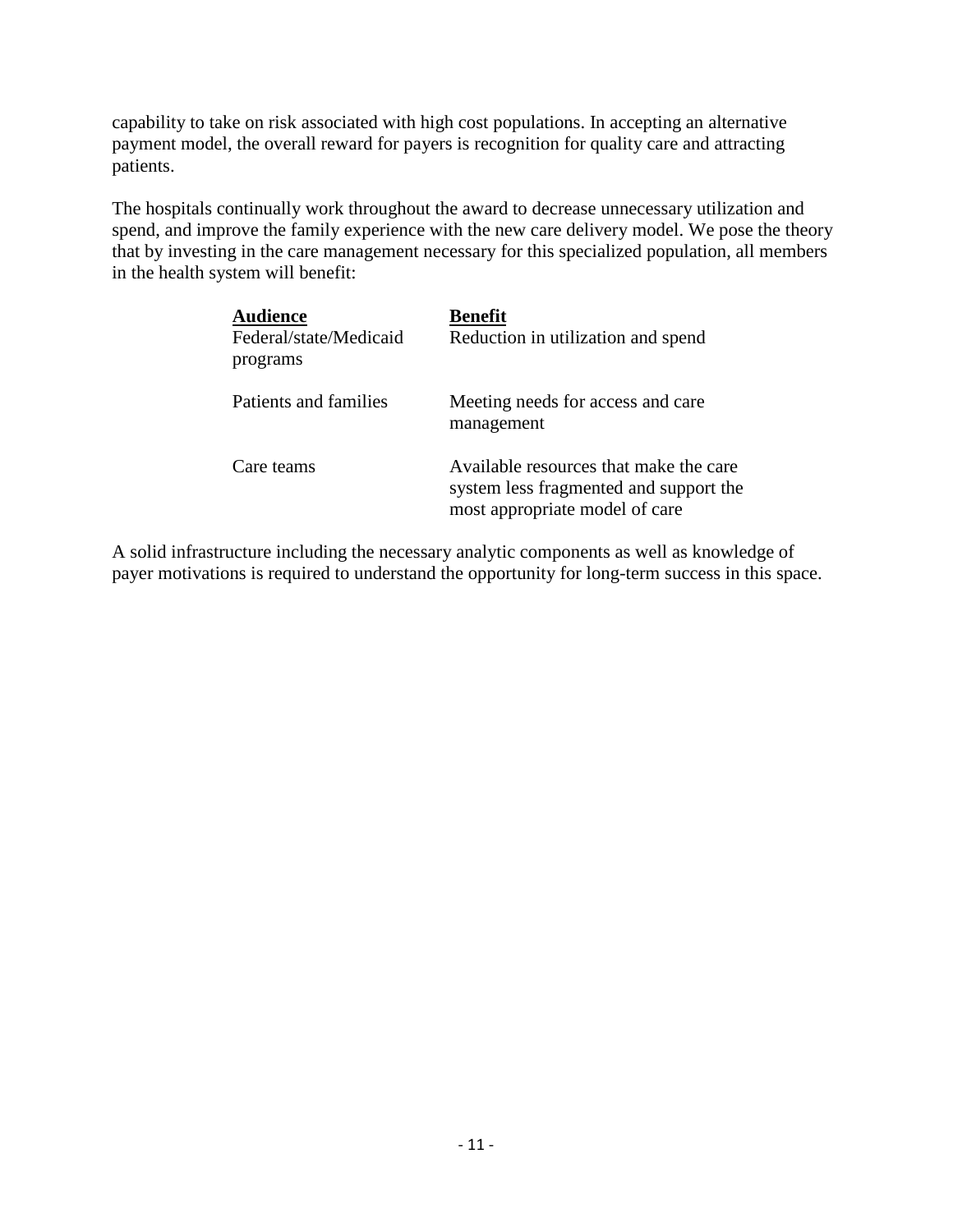# 4. Estimating the Costs

#### *Guidance: Know your costs.*

A separate component of the payment model is assessing not simply the claims spend for the population but the actual unreimbursed cost to the system. Here, we assume a Health Home model (team-based, patient-focused care coordination provided to children with complex medical conditions) and outline the cost on a per member per month (PMPM) basis. More information on Health Homes can be read in Appendix 1.c (Health Home Models).

The calculations are based on the unreimbursed resources needed to manage and coordinate care in the form of a comprehensive care clinic working in partnership with primary care physicians. We include the following core services outlined by the industry as required for optimal care management for this specialized population: tertiary-primary care partnerships, coordination and integration of an overall care plan among a dynamic care team, 24/7 access to care and an advanced medical home model. These core services reflect the needs of a potentially geographically dispersed population that requires specialized services from a major tertiary care center.

The proposed Health Home structure supports a population of 600 children with varying levels of medical complexity typically cared for by a children's health system in partnership with primary care physicians. Actual enrollment by hospitals within the CARE Award ranges from 200 to 1,800 children. The structure includes: services provided by team members not currently reimbursed under traditional fee-for-service models, supportive services and operational resources.

In supporting care coordination services for this population, it is estimated to require 1.0 FTE care coordinator per 50-100 patients. Combining registered nurse (RN) oversight with unlicensed care coordinators is necessary due to the medical fragility of this population and the need for the greatest workforce efficiency. The optimal health team includes some combination of the following:

- Physician oversight
- Registered nurse care coordinator
- Care coordinator
- Data analyst
- Community/behavior health worker
- Nutritionist
- Social worker

Along with the care team, some states have implemented health-related supportive services to manage a given population. "Health-related supportive servicers – housing, employment support, education and training, and environment modifications – can improve health and well-being, meet care plan goals, enhance the patient experience, and control costs." These services may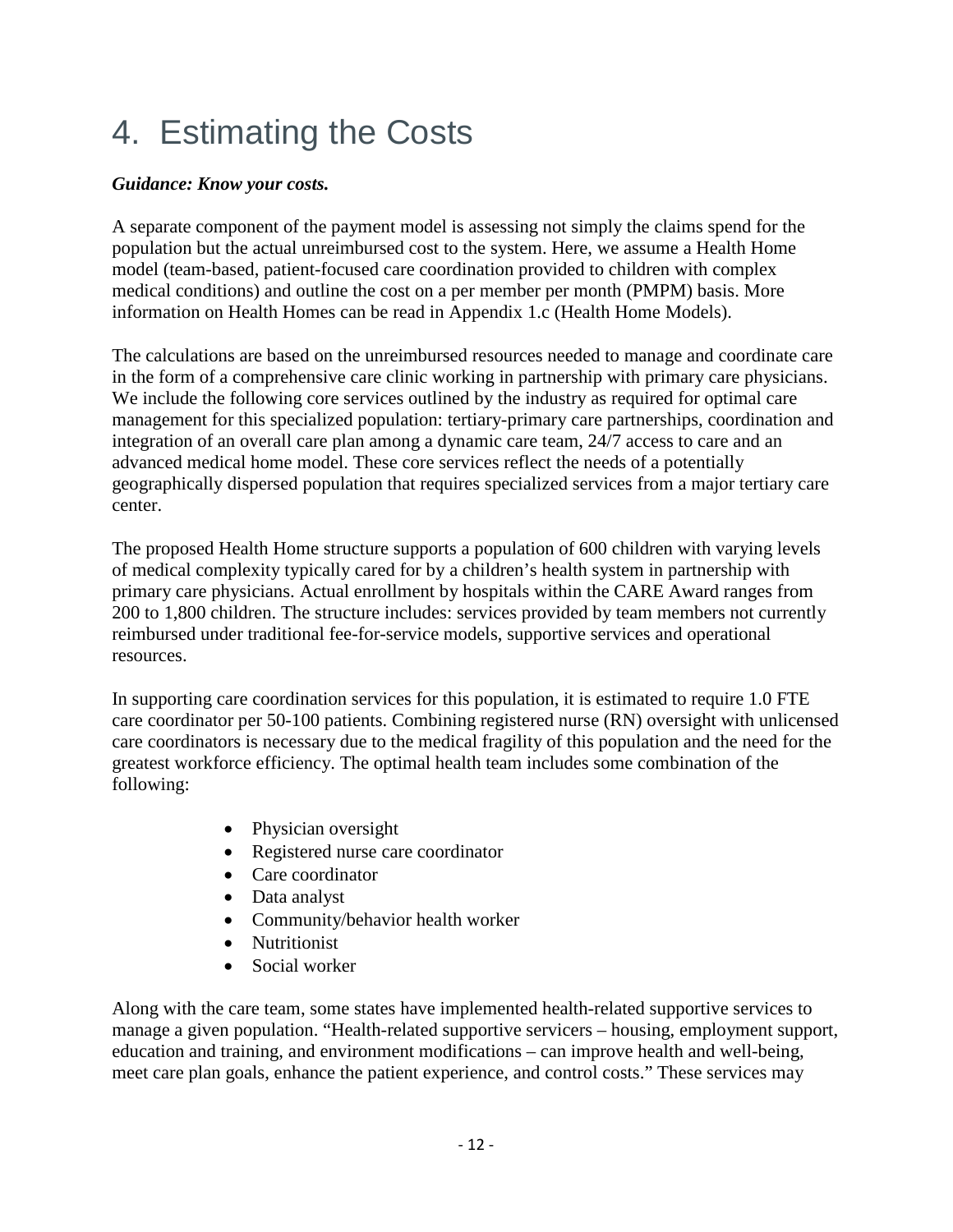assist in regulating the health care spend while improving overall health and the patient experience<sup>[8](#page-33-7)</sup>:

- Health education
	- o Parent training
	- o Wellness assessment
- Environmental mitigation
	- o Home assessment
- Housing assistance
	- o Rental assistance
	- o Air conditioner
	- o Assisted devices
- Social resources
	- o Translation services
	- o School assessment
	- o Legal assistance
- **Transportation** 
	- o Doctor appointments

#### *Example of Calculating Care Team Costs*

Based on an enrollment of 600 patients, the clinical care team unreimbursed costs are estimated at \$92 PMPM, operating resources including information technology and telehealth technology, along with supportive services, are estimated at \$58 PMPM. Thus the estimated payment rate in 2016 for a Health Home model for children with medical complexity totals \$150 PMPM. These rates are based on a national estimate and could vary by geographic region. Studies to date have shown that a reduction in emergency department and hospital day utilization offset this payment model rate.<sup>[9](#page-33-8)</sup>

Health Home rates under current state arrangements as noted in the appendix vary in their structure. Negotiated payments may never reach the level we calculate here; however, this figure remains important for determining a return on the investment for this population. This figure also differs from a general national population of children with complex medical conditions given a children's hospital serves children at higher acuity levels than the national population.<sup>[10](#page-33-9)</sup>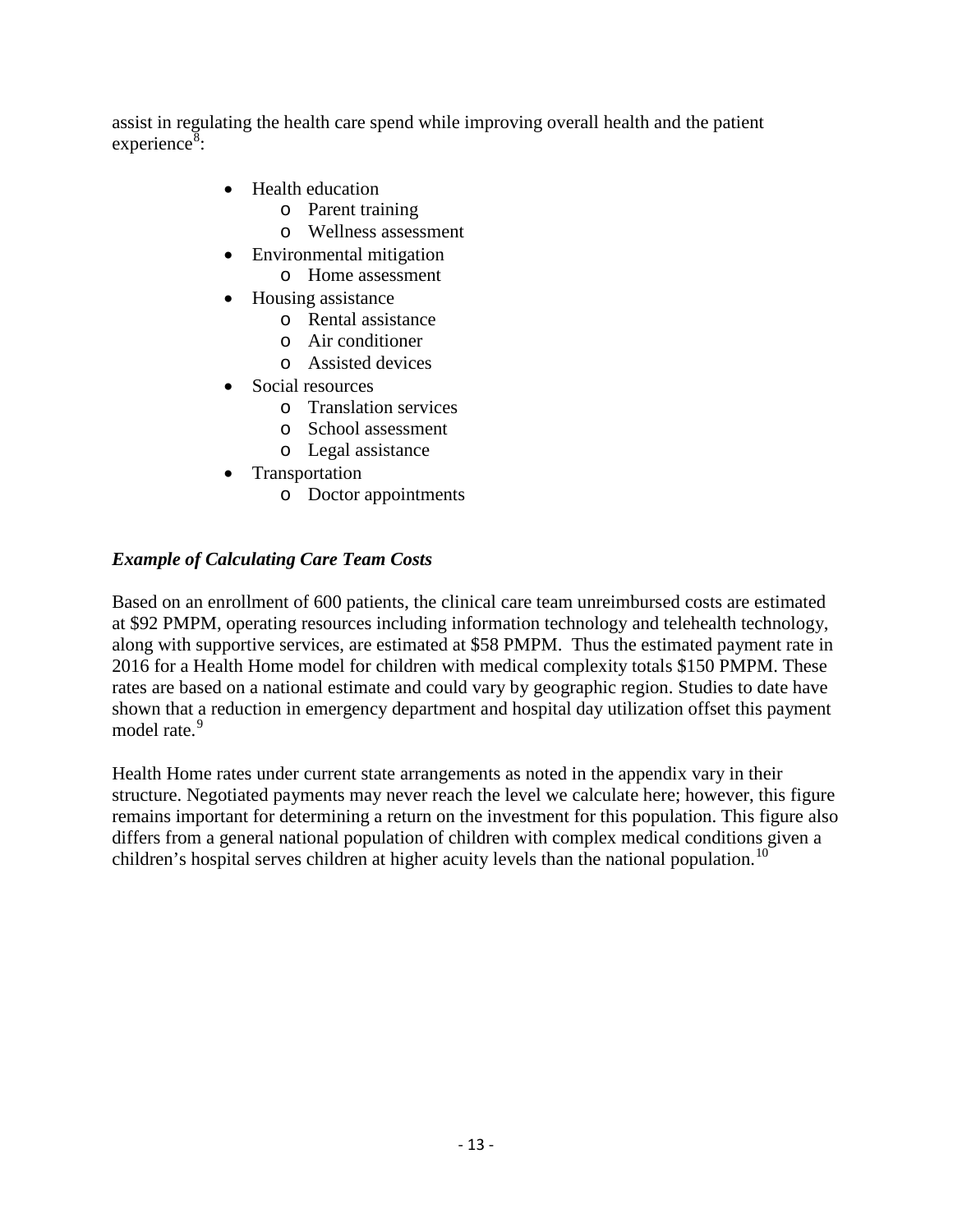# 5. Actuarial Key Lessons

#### *Guidance: Actuarial analysis is a key part of implementing and monitoring any alternate payment model.*

CHA contracted actuaries from Milliman, Inc. to provide actuarial support for the 10 member hospitals participating in the CARE Award. The actuary's role is to quantify and measure risk, helping CARE Award sites understand the various risks they are taking when selecting a payment model, which is unique to each hospital and to the population served. Through the extensive claims data analysis, and risks and rewards discovery, five key lessons emerged for new payment model implementation. For a more complete discussion of the actuarial guidance, please see the Alternative Payment Models for Children with Complex Medical Conditions: Key Actuarial Lessons from the CARE Award.<sup>[11](#page-33-10)</sup>

#### *1. Look Before You Leap.*

"Historical data can show the geographic and demographic makeup of a population, the number of members enrolled in each Medicaid subprogram or managed care organization (MCO), as well as the health care providers the members have been visiting."

Allowing adequate time for historical data analysis provides the opportunity for financial projections, including risks associated with potential large claims.

#### *2. Population size matters.*

"Children with complex medical conditions are a relatively small portion of the Medicaid population…the average claims PMPY for a population can be volatile and unpredictable…the volatility of claims naturally reduces with population size."

Children in the CARE Award represent a significant spend due to the fragility of their medical conditions. This population often exhibits variable spending. An individual patient can pose an unexpected result when not accounted for properly. Unpredicted spending has a greater impact in models with smaller populations.

#### *3. The devil is in the details.*

"In analyzing historical data and financial projections, we often uncover obstacles for an alternate payment model that were not foreseen by CARE Award hospitals at the outset."

Obtaining high quality data is crucial for payment model development; understanding claims data allows for benchmark calculations and potential projected savings. Other considerations to incorporate when developing an alternative payment model include state specific Medicaid program parameters and patient attribution. Diligently studying each factor allows for the actuary to account for irregular risks which may surface.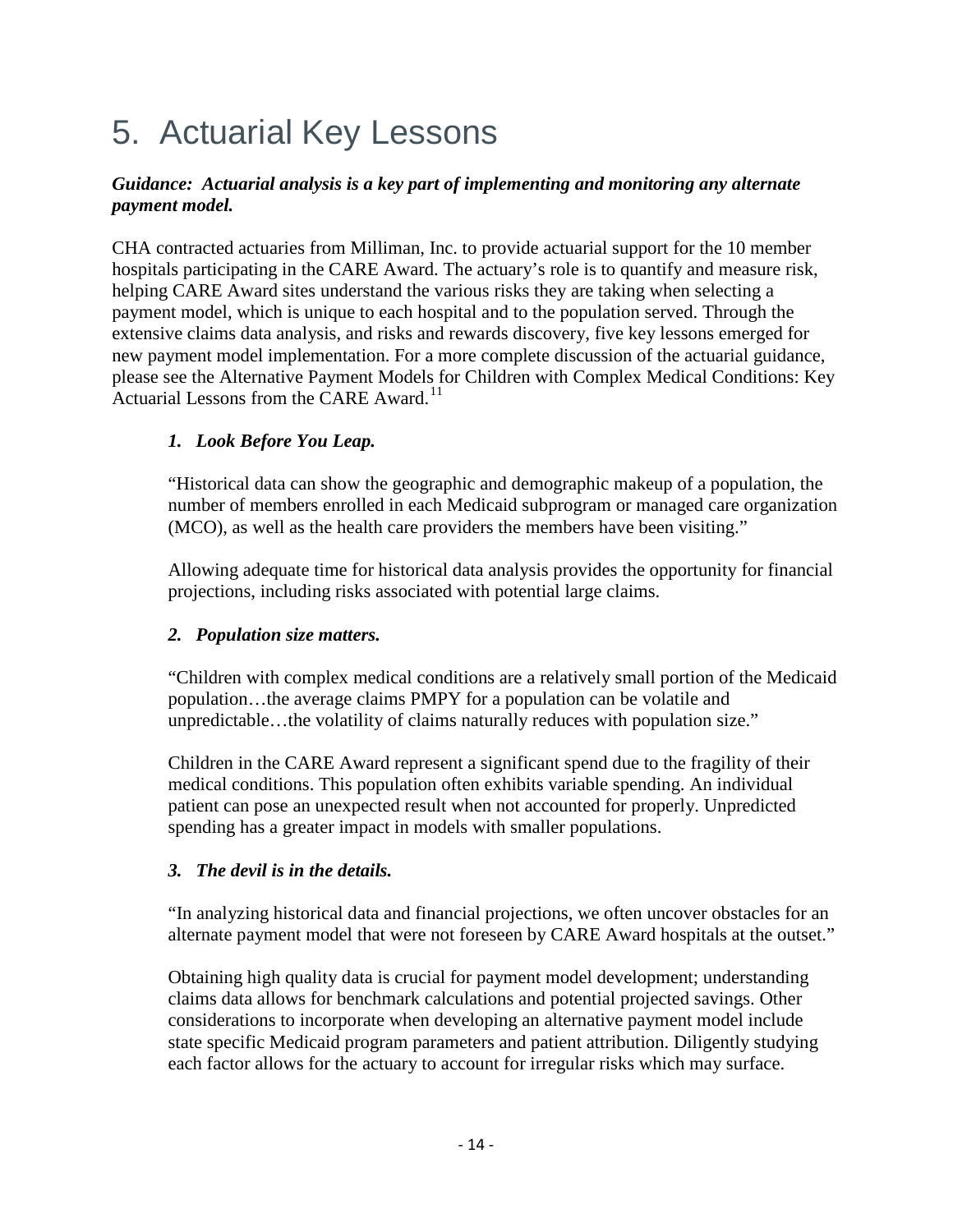#### *4. Don't reinvent the wheel.*

"Some states have existing innovative payment model programs providers can join or leverage."

Utilizing established state programs could be the gateway to implementing advanced payment models with the states and payers. This avoids the complexity of administering additional models.

#### *5. It takes two to tango.*

"If a payer is not willing or able to implement a new payment model, a new payment model cannot be implemented."

Building relationships with payers prior to the development of an alternative payment model eases the difficulty in acquiring data, retaining data quality, negotiating terms and conditions, and implementing the payment model. Achieving buy-in in the early stages of design will lead to a more successful alternative payment model outcome.

No hospital under the CARE Award will be considering a full risk sharing arrangement for the CARE enrolled population. The numbers of children enrolled in the CARE Award program within any given payer, along with the potential volatility of the claims prohibit this arrangement as an option.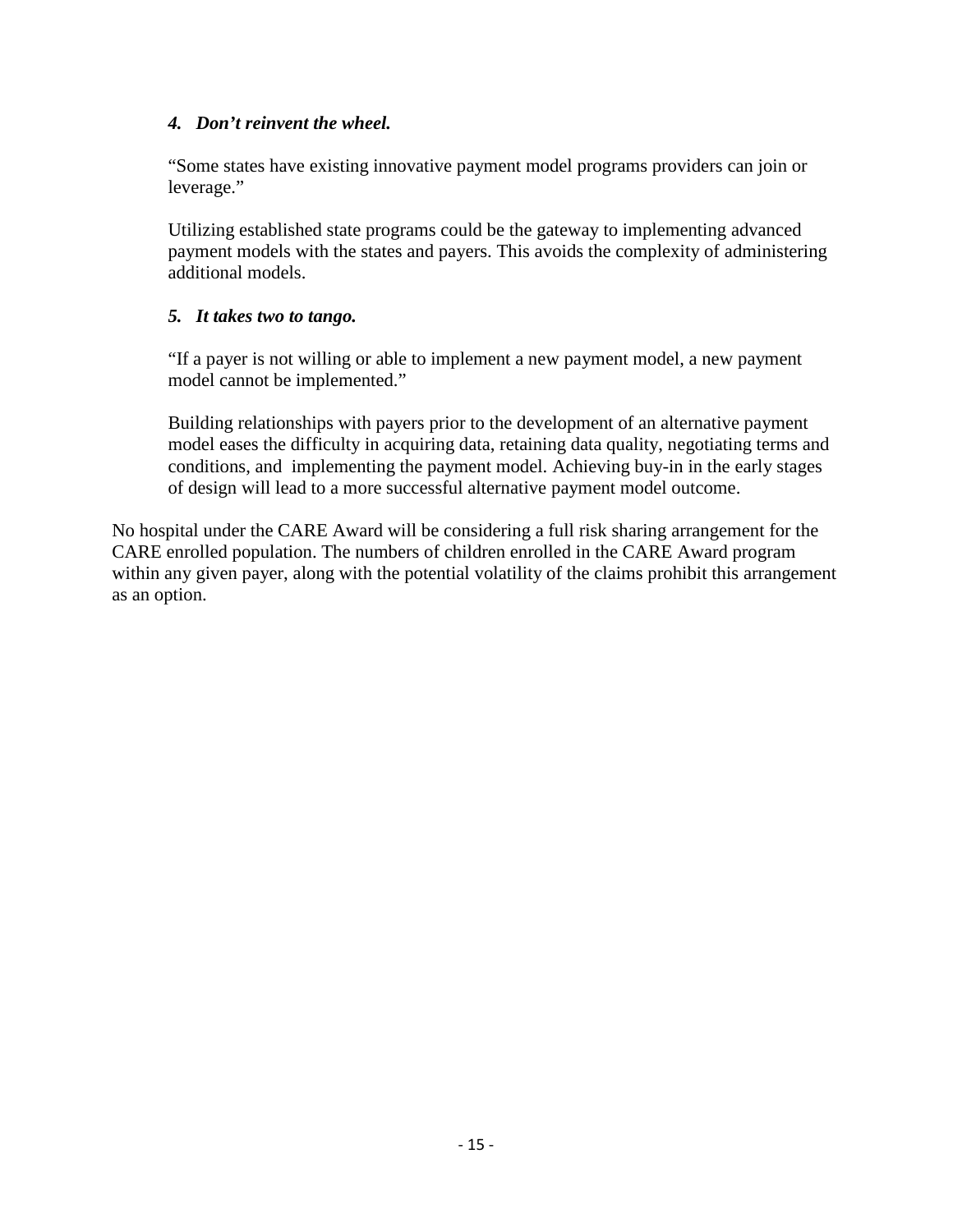# 6. CARE Awardee Payment Models

*Guidance: New models arise more easily for providers with payer experience or those who doggedly pursue options with payers.*

### A Children's Hospital Story

*Our journey with the CARE Award began long before our acceptance into the award. The initial step was the most critical and foundational move we made. It was no easy task to secure the letter of support from our state Medicaid agency, the Agency for Health Care Administration (AHCA), for the CARE application. But once we did, we had the commitment of the highest levels of leadership to act as soon as the award was announced. To receive the letter of support, the Secretary of AHCA and select state leaders carefully reviewed the project, and carefully considered their commitment as a partner. This evaluation and buy-in to the concept was time-consuming and onerous, but it solidified a partnership that was essential to the award's future success. If we had forced this step without our state's willingness to engage authentically as a partner, we could have experienced mixed results or lack of movement, post-award. From our perspective, our state had as much at stake in the success of the award as we did. We were in this together!*

*Once the award was announced, the same leadership at AHCA with whom we worked so hard to get onboard, directed their data and analytics team to work with St. Joseph's Children's and the Children's Hospital Association. As we labored over challenges including: signing the data sharing agreement, obtaining an unprecedented amount of Medicaid claims data, and then trying to make that data meaningful, we consistently went back to the original state leadership team to keep agency staff on task and on time. Periodically updating this team on the grant results, outcomes and findings was a professional and motivating step to keep them engaged.* 

*When we began the step of negotiating our payment model with a separate branch of state government, the Department of Health (DOH), we again relied on the positive relationship and repertoire we had established with AHCA. Through our payment discussions, St. Joseph's Children's was able to use data from the CARE Award to factually persuade the DOH that a care coordination fee to our hospital's Chronic-Complex Clinic, in exchange for an enhanced medical home model for their Children's Medical Services (FL-CMS) enrollees, was a win-win. Because the St. Joseph's Children's team had spent 18 months working with the state collaboratively, as well as educating them on the quality of the Chronic-Complex Clinic model, they were primed to support an enhanced payment.* 

*While some of the leaders we worked with at AHCA and DOH have moved on, St. Joseph's Children's has cemented a strong, productive relationship with our state government around care management for medically complex kids. This positive experience will continue to be a frame of reference and a source of validity as we*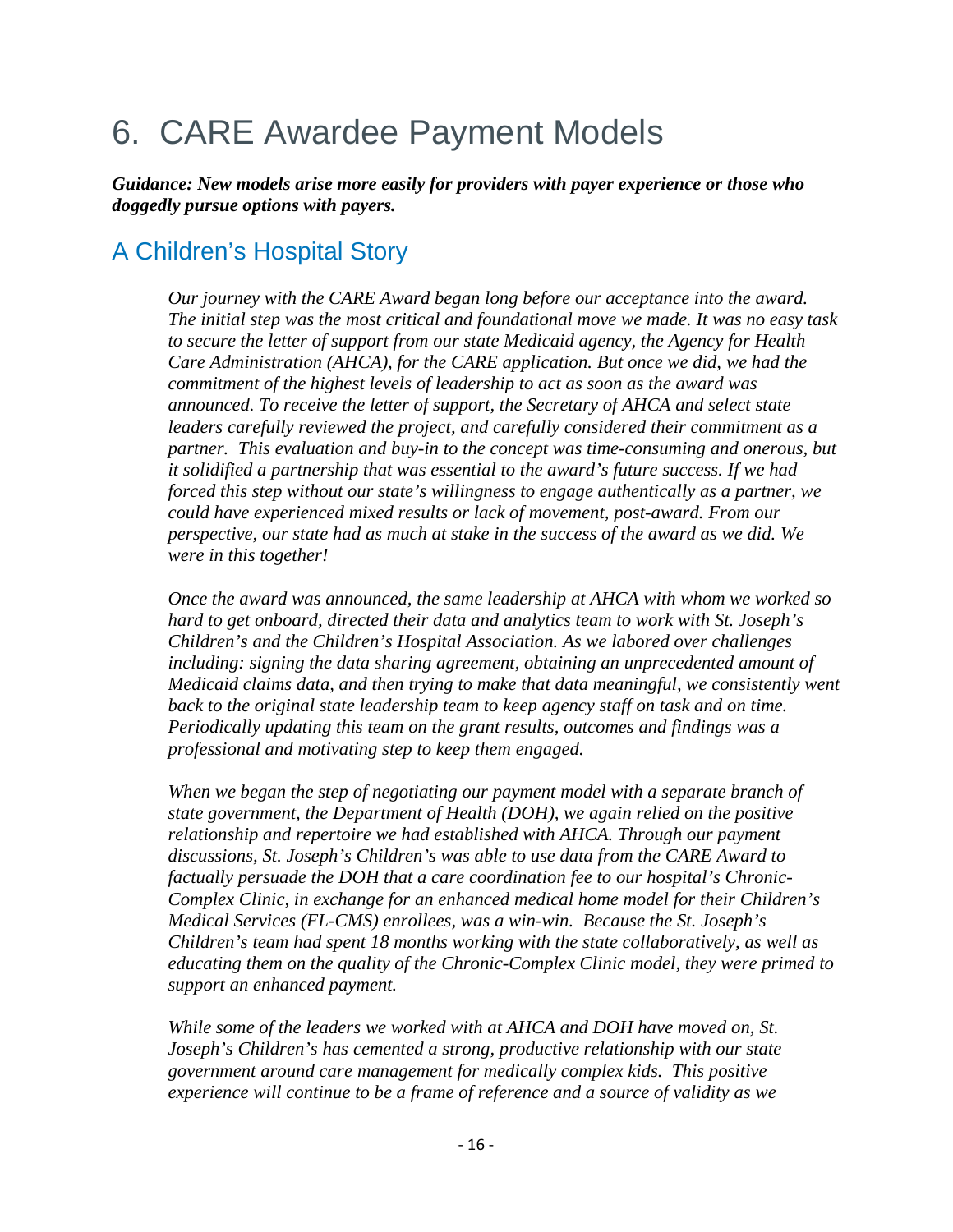*continue dialogue with the state on future payment models or health care delivery options that benefit medically complex children in the state of Florida.* 

#### -*Keri Eisenbeis, Director, Government Relations, St. Joseph's Children's Hospital, Tampa, Florida*

Finally, three children's hospitals are testing three different payment models within the CARE Award. Their experiences, plus others that adopt new models during the award timeframe will serve as trailblazers to sustaining more optimal care for this specialized population.

## St. Joseph's Children's Hospital of Tampa

Ongoing communication with the state Medicaid program led to commitments for data sharing as well as considerations for a new payment models prior to the start of the CARE Award. As these discussions progressed, new state activities regarding the special needs population led to the negotiation of a care management fee to better coordinate care for children with complex medical conditions. As the state of Florida transitions to Medicaid managed care, St. Joseph will continue to approach managed care payers for considerations of new value based payment models.

#### *Care Coordination*

The care management fee provided to St. Joseph's Children's Hospital through the CARE Award will cover additional care coordination and services for children with complex medical conditions. Table 1.0 highlights services covered by the care management fee.

#### *Table 1.0*

| Assistance with coordination of<br>medical appointments,<br>equipment/supplies and<br>resources | Diagnostic tests, clinic appointments, patient<br>referrals, documentation of needs for home<br>nursing, behavioral health needs, medical<br>qualifying forms (i.e., FMLA, disabled parking),<br>letters of medical necessity, transitioning to adult<br>care |  |
|-------------------------------------------------------------------------------------------------|---------------------------------------------------------------------------------------------------------------------------------------------------------------------------------------------------------------------------------------------------------------|--|
| <b>Increased patient interaction</b><br>and communication across<br>services                    | 24/7 clinic access via physician-staffed call line,<br>education and additional resources for frequent<br>ED visits and/or readmissions, greater integration<br>between complex care clinic (CCC), Children's<br>Medical Services nurses and social workers   |  |
| <b>Community involvement</b>                                                                    | Participation in multidisciplinary meetings (e.g.,<br>school, protection investigation) on behalf of<br>patients, assist with making recommendations in<br>the best interest of the patient and family                                                        |  |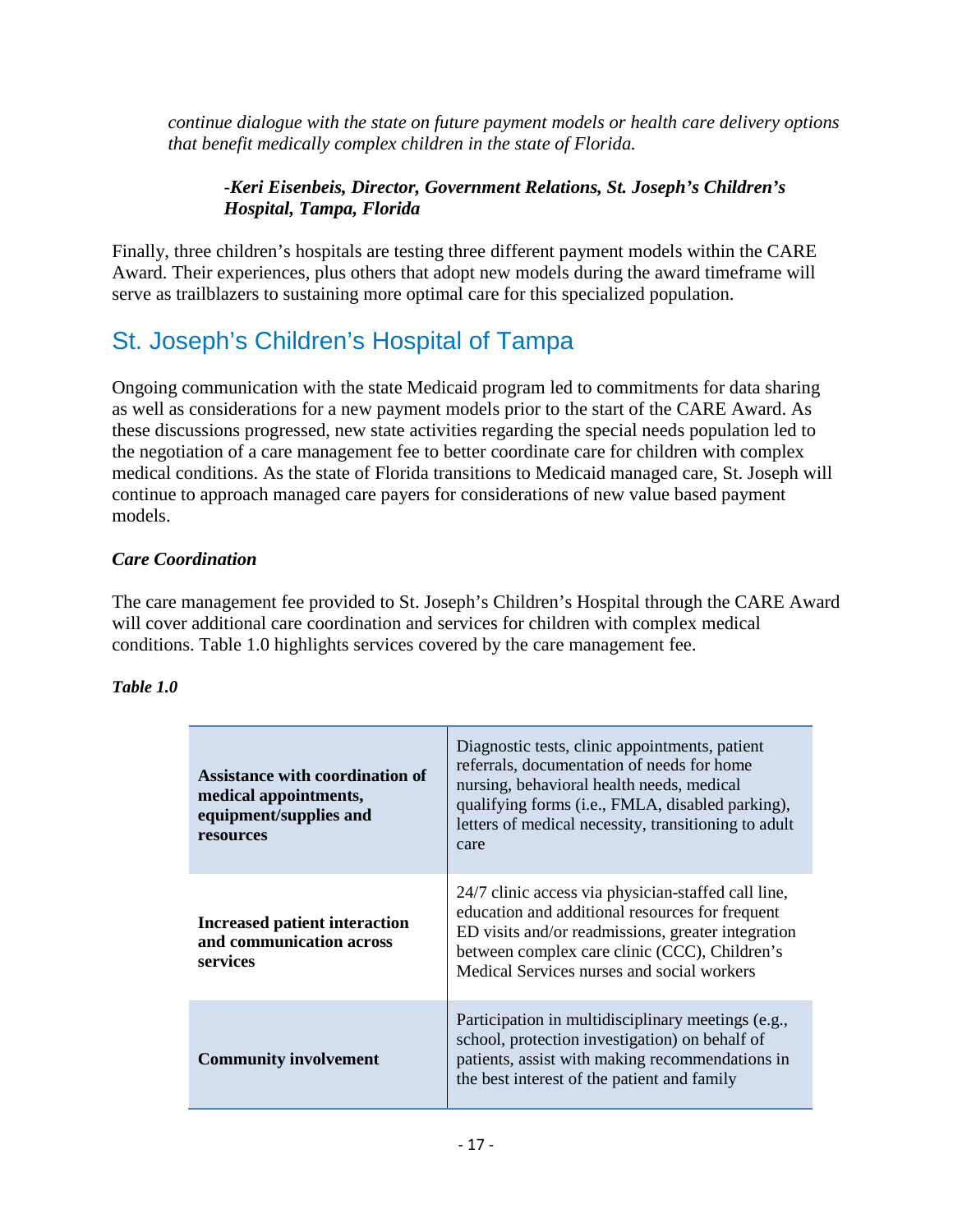### Cook Children's Medical Center

The Cook Children's Medical Center is uniquely positioned among CARE awardees in that the system owns the health plan, the physician network and the hospital. The hospital worked through the data and actuarial processes within the award to design a shared savings arrangement between the three entities within its system. The system structure will work well for monitoring all incentives and results in an open forum. Unanticipated external resources were needed in the construction of the risk sharing contract among the three entities. Resources will also be necessary for ongoing monitoring of the contract.

#### *Shared Savings Model*

In 2016, Cook Children's implemented a shared savings payment model for the CARE enrollees. Cook Children's worked with the actuary to develop baseline assumptions to project performance. In their model, savings are shared equally between Cook Children's Hospital, Cook Children's Health Plan and Cook Children's Physician Network. Savings are calculated as the difference between projected baseline costs and projected performance costs, less the cost of additional care coordination activities performed by Cook Children's Health Plan. See example table below. This is an upside-only shared savings arrangement with the health plan bearing the administrative costs. Savings will result if care coordination efforts have a significant impact on costs, or if claims costs are lower than expected due to random variation. Table 2.0 summarizes the shared savings calculation for a fiscal year, in this scenario, positive savings are realized (figures are illustrative only).

| <b>Summary of Shared Savings PMPM</b>       |                    |  |  |
|---------------------------------------------|--------------------|--|--|
| <b>Item</b>                                 | <b>Amount PMPM</b> |  |  |
| <b>Benchmark Claims Cost</b>                | \$1,000.00         |  |  |
| - Actual Claims Cost                        | $-$ \$800.00       |  |  |
| $=$ Care Coordination Savings Impact        | \$200.00           |  |  |
| - Administrative Costs                      | $-$100.00$         |  |  |
| = Total Shared Savings or (Additional Cost) | \$100.00           |  |  |

#### *Table 2.0*

To date, Cook Children's initial results reveal that smaller populations do not leave adequate savings for parties participating in the arrangement. Larger populations may be needed to obtain the volume of savings that would incentivize providers.

## Children's Mercy Kansas City

Children's Mercy leveraged its ongoing relationship with the state Medicaid program and previous experience owning a Medicaid health plan to quickly develop options for a new payment model under the CARE Award. Children's Mercy evaluated the state's health Home program and devised changes specific to the needs of children with complex medical conditions.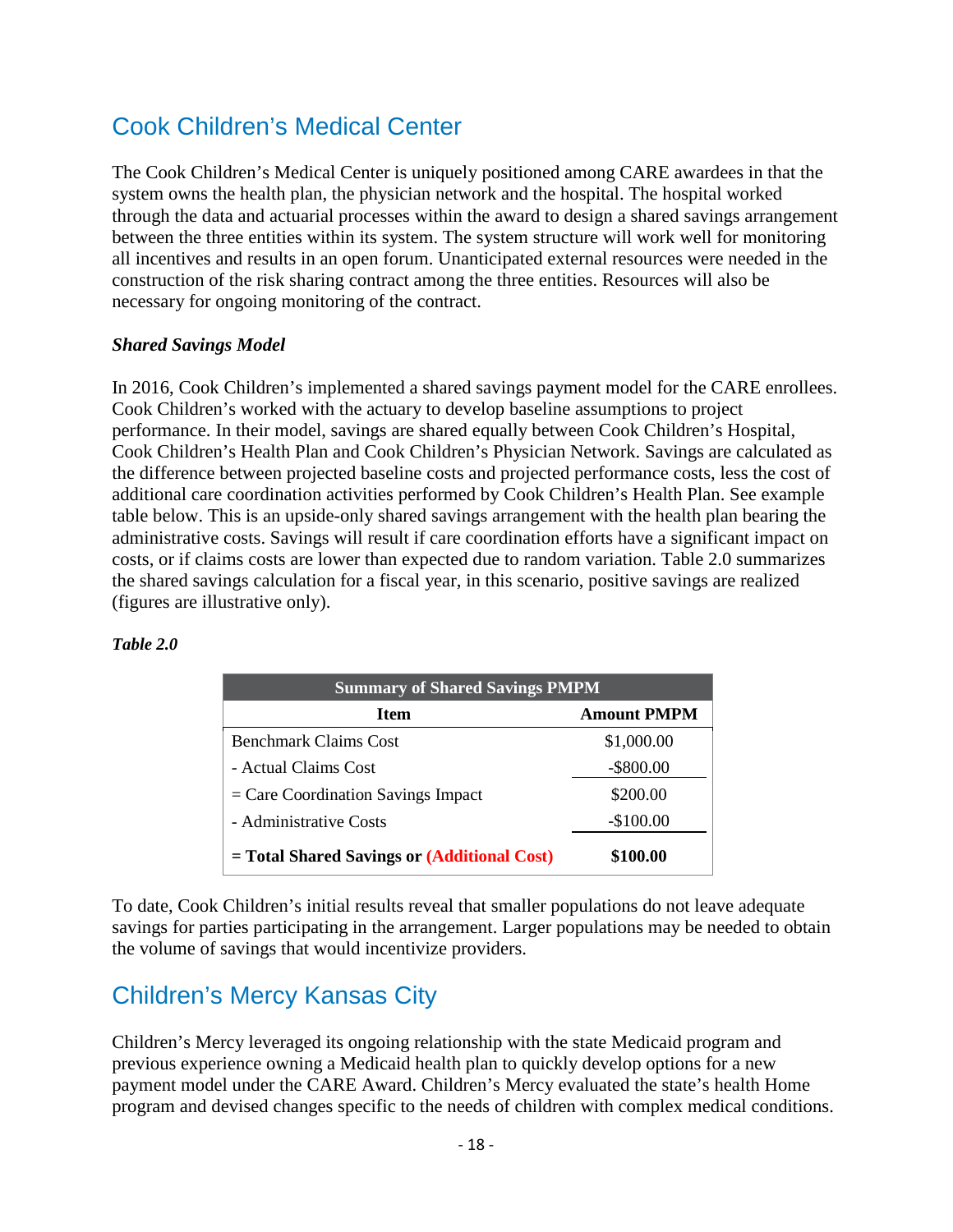The state then modified the definition of eligible patients within the state's Health Home program to enable approximately 30 percent of the CARE - 19 - enrollees to qualify. The Health Home program provides a care management fee for Health Home services. Children's Mercy's previous experience led to a high comfort level in working with the actuary to analyze the population. Into the future, the hospital will continue to look for opportunities to move toward a shared savings model for this population.

#### *Missouri Health Homes*

There are currently two Health Home initiatives in the state of Missouri: Primary Care Health Home (PCHH) and Community Mental Health Centers (CMHC). A PCHH provides primary care services with the addition of behavioral health care. A CMHC focuses on behavioral health care while incorporating aspects of primary care (e.g., care coordination) into the model. Overall, Health Homes are required to perform Health Home services and activities ("touches"). Providers meeting these requirements, as outlined in Table 3.0, receive a PMPM payment. A small PMPM is paid by providers to Missouri Primary Care Association (MPCA) for administrative expenses.

#### *Table 3.0*

| <b>Health Home "Touches"</b>                | <b>Services &amp; Activities</b>                                                                                                           |  |
|---------------------------------------------|--------------------------------------------------------------------------------------------------------------------------------------------|--|
| Comprehensive Care<br>Management            | Care assessments, care plan, treatment<br>guidelines, health monitoring, health<br>and utilization reports                                 |  |
| Care Coordination                           | Care plan implementation, support<br>referrals, appointment scheduling,<br>communication across care team and<br>family, discharge process |  |
| <b>Health Promotion</b>                     | Targeted health education, person-<br>centered empowerment                                                                                 |  |
| <b>Comprehensive Transitional Care</b>      | Collaboration with care team and other<br>health service providers, proactive<br>health promotion                                          |  |
| Patient & Family Support                    | Identify additional resources, assist<br>with developmental disabilities case<br>management                                                |  |
| Community & Supportive<br>Services Referral | Disability benefits, health care<br>eligibility, housing, legal services,<br>other personal/health needs                                   |  |

## Children's Hospital of Philadelphia

The Children's Hospital of Philadelphia (CHOP) negotiated with their largest regional Medicaid payer a new payment model focused on up-front support for care management. Through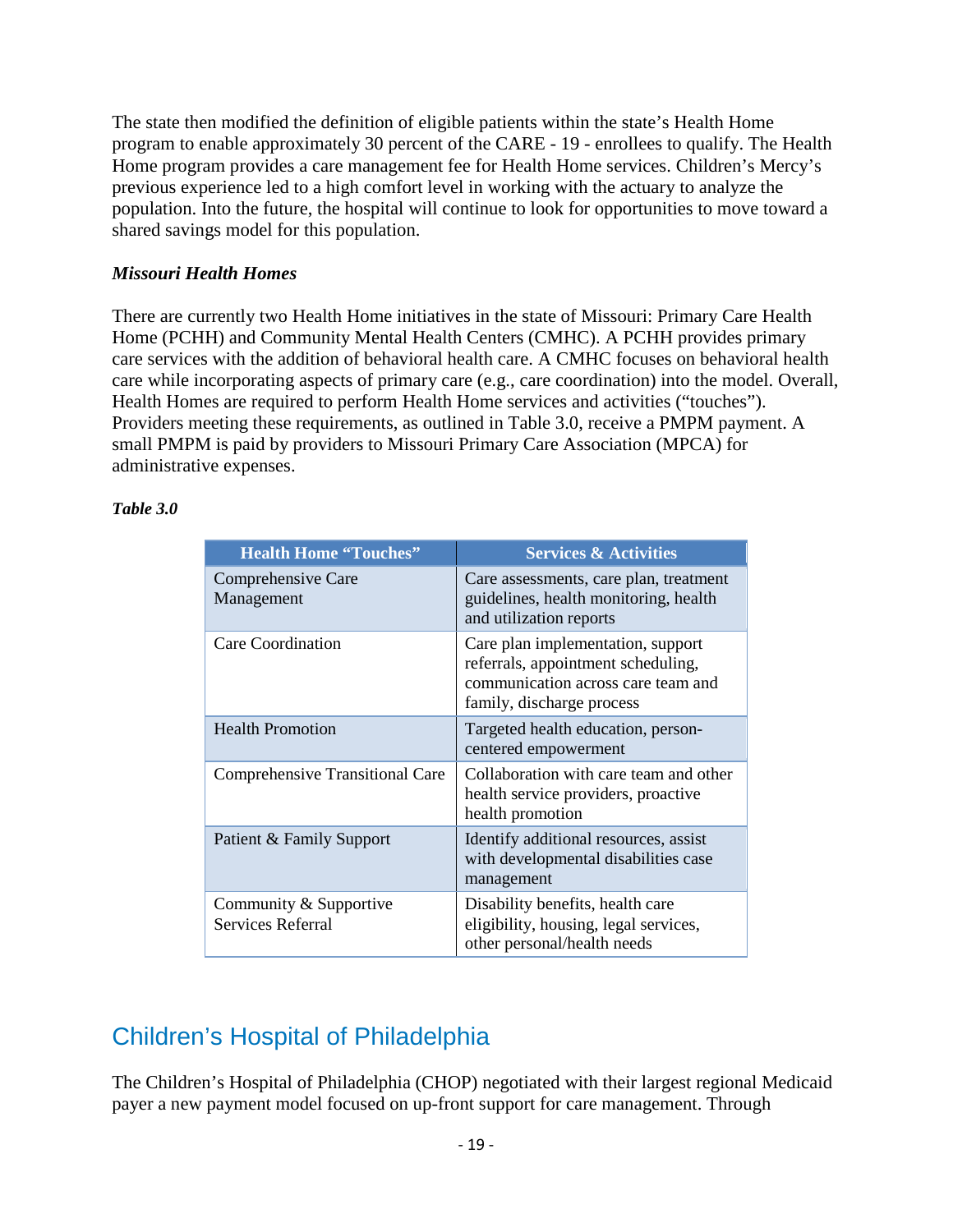discussions with the payer, CHOP identified the need to provide more care coordination resources to work with the health plan's highest-cost, highest-need patients receiving primary care at the Karabots Pediatric Care Center in West Philadelphia. This led to the creation of the Karabots-Keystone Cares ("K2C") Program. A 3-year program with an investment of state Medicaid funds for 7.0 new FTEs at Karabots began in April 2017. These FTE's included:

- (4) Outpatient-based RN care coordinators
- (1) Hospital-to-home transition RN care coordinator
- (1) Social worker
- (1) Community health worker

The new care coordination staff will work with a group of approximately 600 K2C patients who were chosen mutually by CHOP and the payer due to their medical complexity and highcost/high-risk utilization history. Each patient will be assigned to one outpatient-based RN care coordinator for ongoing management, which will focus on reducing ED visits and hospitalizations, improving Karabots and specialty visit adherence, and collaborating with the payer's case management teams to review home care services. Patients with significant histories of no shows, preventable ED visits, and psychosocial issues will work with the social worker and community health worker. All patients will receive the services of the hospital-to-home RN care coordinator when they are hospitalized to improve communication with the PCP during hospitalizations and ensure that all follow-up needs are arranged at discharge.

This agreement includes risk sharing tied to HEDIS quality metrics, which include annual wellchild visits, influenza vaccine, and asthma medication ratios for the K2C population. The potential savings pool will be determined by a combination of incentives for those quality metrics and CHOP's performance on population health measures for the K2C population, including rates of inpatient days and ED visits. In later years of the program, CHOP is at risk for a portion of the upfront program investment made by the payer if metric targets are not met.

CHOP's quality improvement teams are redesigning workflows and outreach processes to reduce ED visits and hospital lengths of stay for these patients, improve outpatient management of their care coordination needs, and improve patient satisfaction.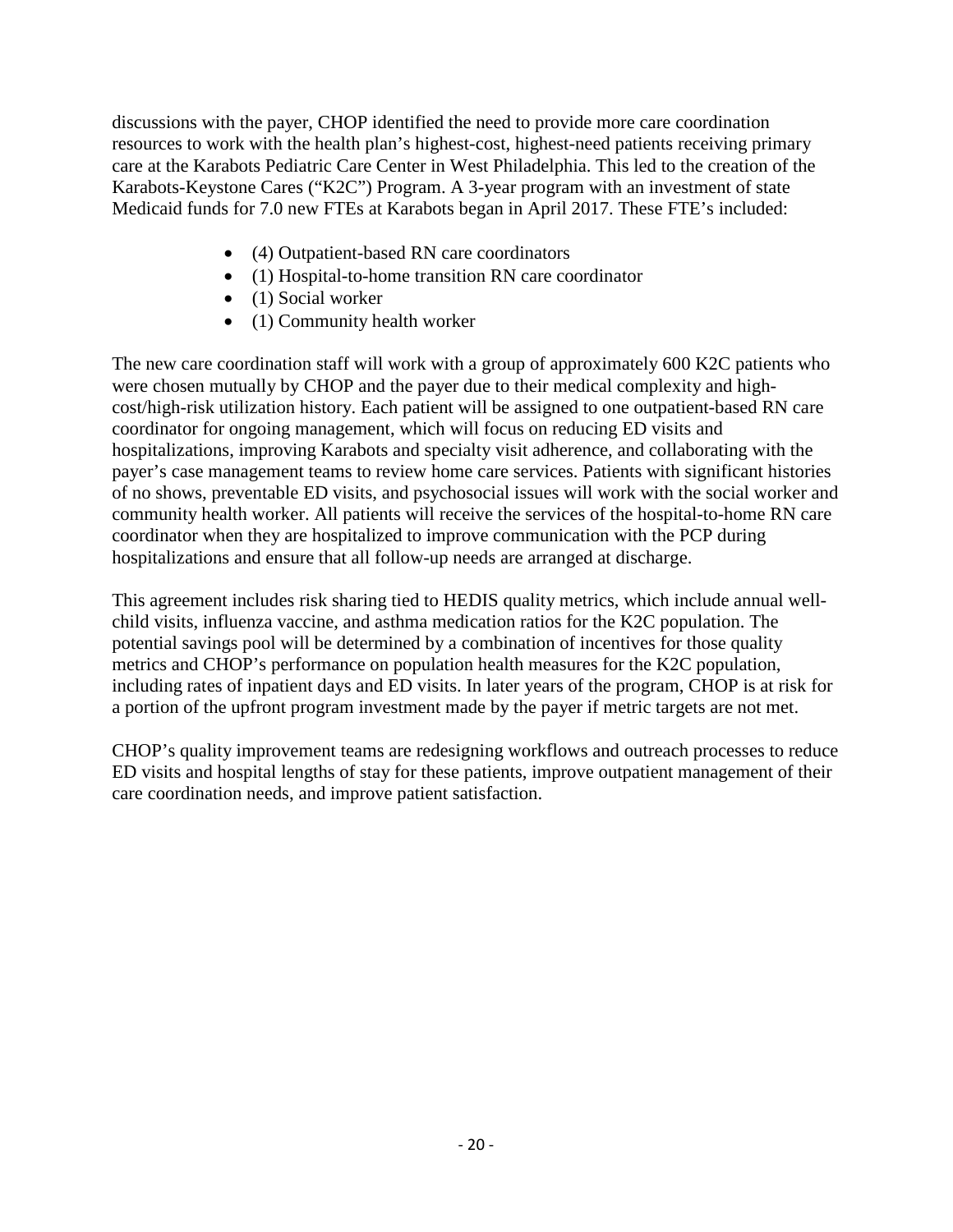## Appendix

## 1. CMS Models

*Guidance: CMS new models abound with a focus on care coordination and community/payer/provider partnerships. These models will require modifications specific to the pediatric population.*

### A. CPC+

The Center for Medicare and Medicaid Innovation is piloting a model similar to the Health Home model titled Comprehensive Primary Care Plus (CPC+). This is an advanced primary care medical home model with payment tiers based on patient level of complexity. This model provides some guidance for children's hospitals whose complex care clinics provide support for primary care physicians in the community to manage these patients. Table 4.0 represents the tiered model.

"CMS and other payers will provide prospective monthly care management fees (CMFs) to Track 1 and 2 practices based on beneficiary risk tiers...the Medicare CMFs will average \$28 PBPM across five risk tiers, which includes a \$100 CMF to support care for patients with the most complex needs. Practices may use this enhanced, non-visit-based compensation to support augmented staffing and training needed to meet the model requirements according to the needs of their Medicare attributed patient population. $^{312}$  $^{312}$  $^{312}$ 

#### *Table 4.0*

| <b>Risk Tier</b>           | <b>PBPM</b> * |  |  |
|----------------------------|---------------|--|--|
| Tier 1                     | \$9.00        |  |  |
| Tier 2                     | \$11.00       |  |  |
| Tier 3                     | \$19.00       |  |  |
| Tier <sub>4</sub>          | \$33.00       |  |  |
| <b>Complex</b>             | \$100         |  |  |
| *Per Beneficiary Per Month |               |  |  |

This initiative focuses on primary care delivery of high quality, whole-person, patient-centered care and lowering the use of unnecessary services that drive total cost of care. These attributes mimic the attributes of the CARE Award in our emphasis on access, care management, caregiver engagement and planned care.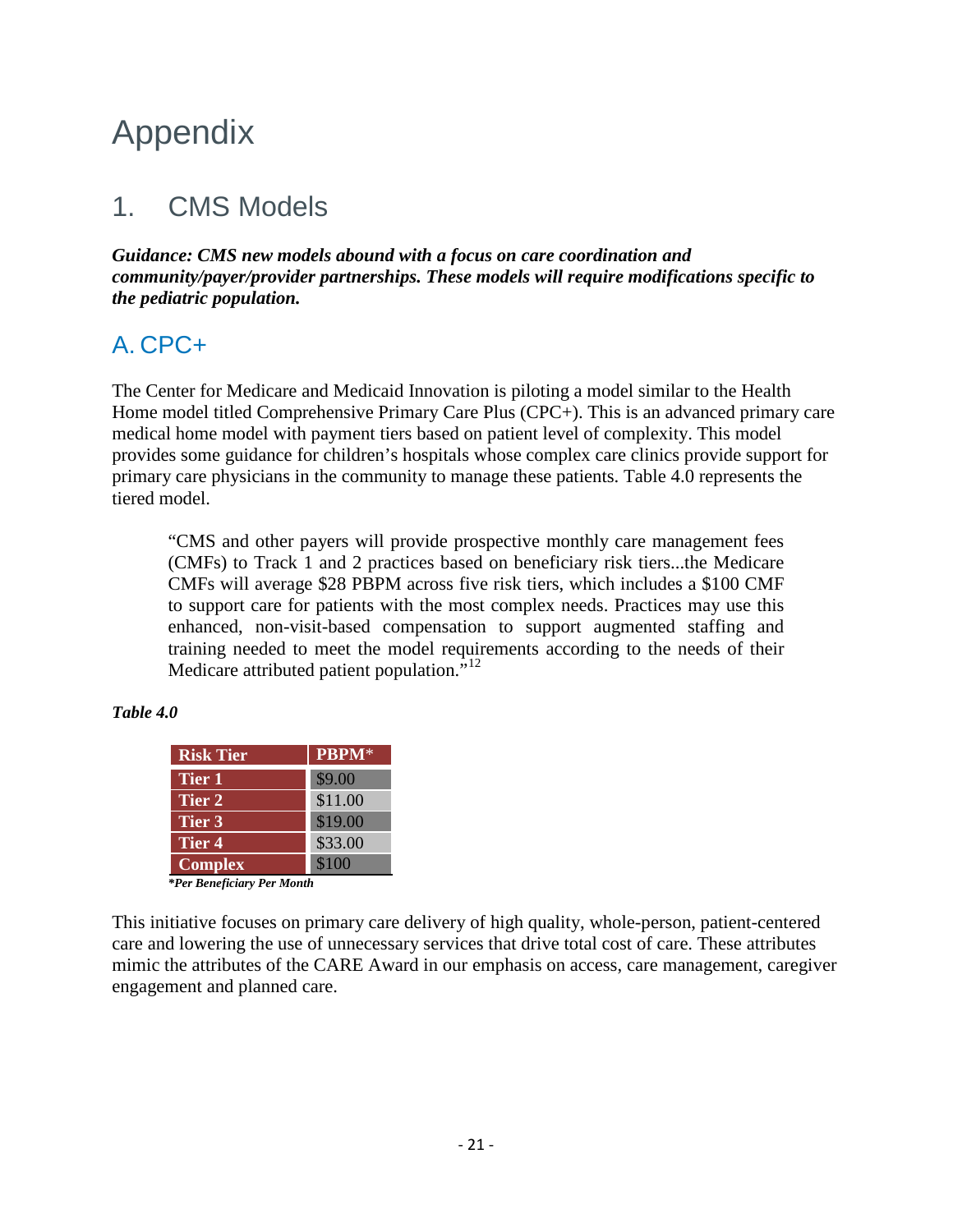### B. The Quality Payment Program: Merit-based Incentive Payment System (MIPS) Advanced Payment Model (APM)

As part of the Medicare Access and CHIP Reauthorization Act of 2015 (MACRA), the Quality Payment Program is a new payment system built to support higher value, patient-focused care. The program is centered on flexibility by providing diverse options – physicians may customize participation according to practice size, specialty, location and patient population. The MIPS track offers Medicare payments adjusted per quality outcome. Quality outcome is being based on performance measures calculated from quality data. Table 5.0 outlines the four MIPS performance categories used for determining the adjusted payment.<sup>[13](#page-33-12)</sup>

| <b>Category</b>                                                     | Weight                                                                                                                                                                                                                                                                                                                                                                                                                                                        | <b>Description</b>                                                                                                                                                                                                                                                                                                                                                  |  |
|---------------------------------------------------------------------|---------------------------------------------------------------------------------------------------------------------------------------------------------------------------------------------------------------------------------------------------------------------------------------------------------------------------------------------------------------------------------------------------------------------------------------------------------------|---------------------------------------------------------------------------------------------------------------------------------------------------------------------------------------------------------------------------------------------------------------------------------------------------------------------------------------------------------------------|--|
| Quality                                                             | 50%                                                                                                                                                                                                                                                                                                                                                                                                                                                           | Clinicians choose up to six measures. Groups using<br>the web interface report 15 measures for one year.<br>Bonus for reporting outcomes, patient experience,<br>appropriate use, patient safety and EHR reporting.                                                                                                                                                 |  |
| <b>Advancing Care Information</b>                                   | Two measure set options, dependent on electronic<br>health record edition. Complete required measures<br>for a minimum of 90 days: security risk analysis, e-<br>prescribing, patient access, submission/acceptance<br>25%<br>of summary of care. Additional credit for<br>completion of up to nine measures for a minimum<br>of 90 days. Bonus for Public Health & Clinical<br>Data Registry reporting and use of EHR<br>technology for specific activities. |                                                                                                                                                                                                                                                                                                                                                                     |  |
| <b>Clinical Practice</b><br><b>Improvement Activities</b><br>(CPIA) | 15%                                                                                                                                                                                                                                                                                                                                                                                                                                                           | Complete up to four improvement activities for a<br>minimum of 90 days. Groups in rural areas, health<br>professional shortage areas or with $\ll$ = 15<br>participants complete up to two activities for a<br>minimum of 90 days. Participants in certified<br>patient-centered medical homes or comparable<br>specialty practices automatically earn full credit. |  |
| <b>Resource Use</b>                                                 | 10%                                                                                                                                                                                                                                                                                                                                                                                                                                                           | Calculated from claims, no data submission from<br>clinicians required.                                                                                                                                                                                                                                                                                             |  |

*Table 5.0*[14](#page-33-13)

## C.Health Home Models

The Affordable Care Act (ACA) of 2010, Section 2703, allows states the option to provide Health Homes for enrollees with chronic conditions. Health Homes utilize a team-based model structured around six core services: comprehensive care management, care coordination, health promotion, comprehensive transitional care, individual and family support, and referral to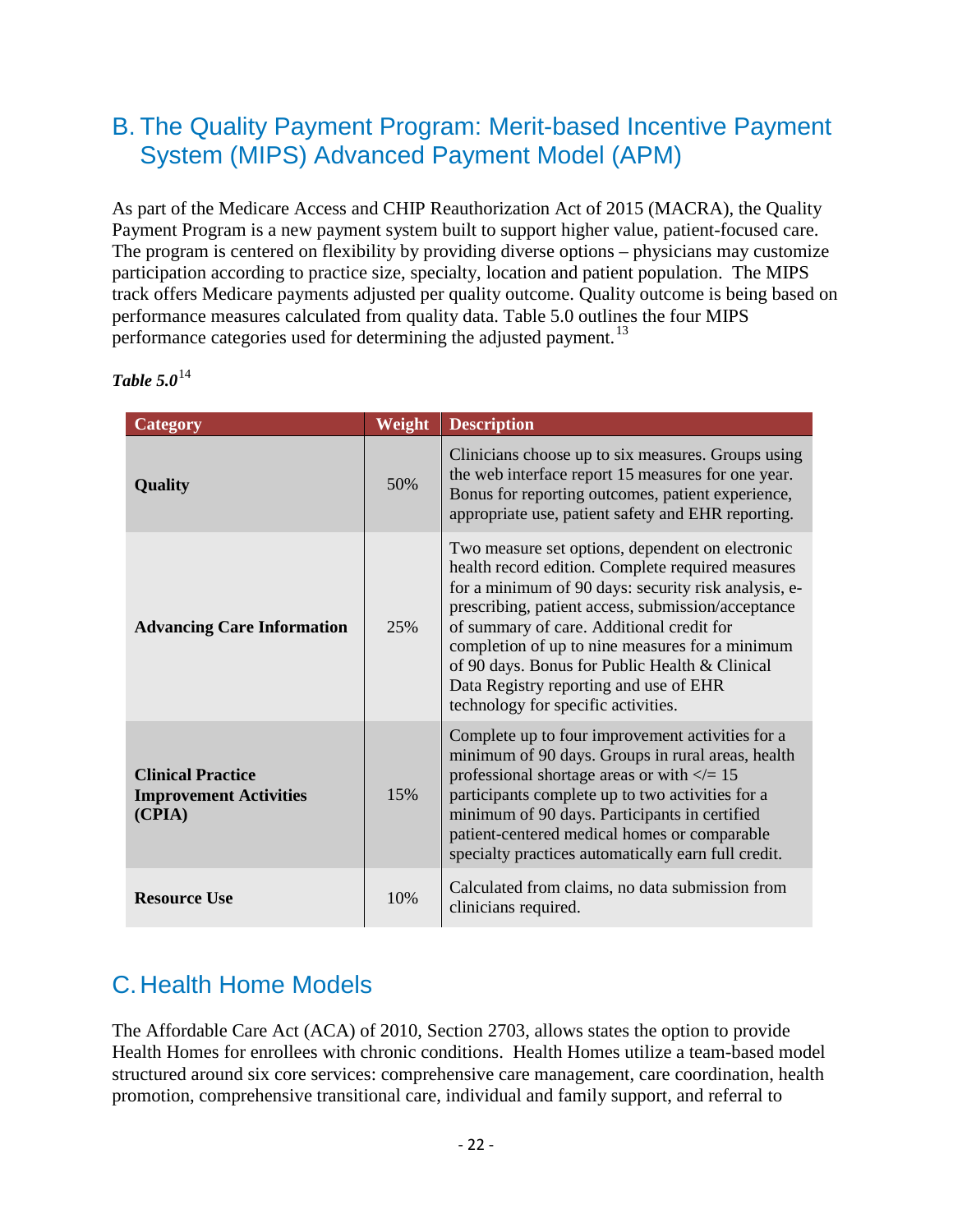community and social support services. After initiating a Health Home state plan amendment, CMS funds a 90 percent service match for the six core services, over eight consecutive quarters.[15](#page-33-14)

Figure 1.0 is a map from the National Academy for State Health Policy depicting states with active Health Homes.<sup>[16](#page-33-15)</sup> The table that follows, Table 6.0, highlights several states and payer arrangements. The PMPM rates for these Health Home models vary due to differences in the covered populations and specific services provided.

*Figure 1.0*[17](#page-33-16)



*Table 6.0*[18](#page-33-17)

| <b>State</b> | <b>PMPM Rate</b><br>(specify years) | <b>Payment &amp; Support</b>                                     |
|--------------|-------------------------------------|------------------------------------------------------------------|
| Washington   | $$67.50 - $172.61$                  | Based on required level of coordination                          |
|              |                                     | One-time \$252.93 PM for outreach, engagement and                |
|              |                                     | development of health action plan                                |
| Kansas       | $$117.21 - $327.48$                 | Based on patient complexity, required to provide at least one of |
|              |                                     | six core Health Home services per month                          |
| Missouri     | \$83.56                             | Based on staffing costs, adjusted annually per CPI               |
| Iowa         | $$12.80 - 76.81$                    | Tier rates (1-4) based on number of chronic conditions           |
|              |                                     | Annual pay-for-performance bonus, up to 20% of monthly           |
|              |                                     | payments                                                         |
| South Dakota | $$9.00 - $160.00$                   | Behavioral health professionals led, tier rates (1-4) based on   |
|              |                                     | patient acuity                                                   |
|              | $$9.00 - $250.00$                   | Primary care provider led, tier rates (1-4) based on patient     |
|              |                                     | acuity                                                           |
| Minnesota    | \$350.00                            | Enhanced rate to cover costs in initial six months               |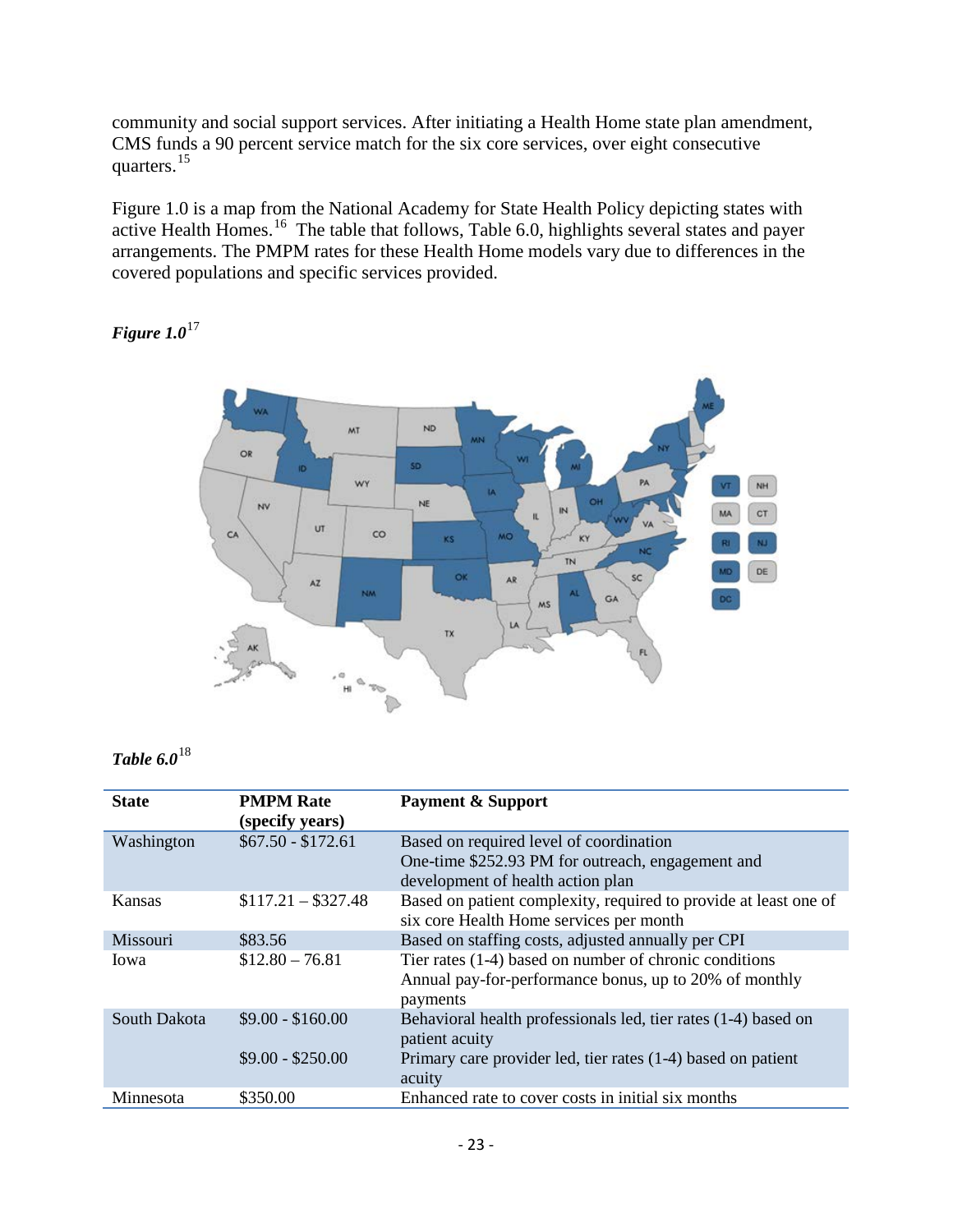|              | \$245.00          | After six months of operating                                  |
|--------------|-------------------|----------------------------------------------------------------|
| Wisconsin    | \$102.95          | Case rate for patient receiving at least one service in month  |
|              |                   | One-time \$359.37 PM for initial assessment, development of    |
|              |                   | care plan                                                      |
| Michigan     | \$137.19          | Case rate based on staffing costs, reviewed annually           |
| Maryland     | \$98.87           | Case rate for patient receiving at least two services in month |
|              |                   | One-time \$98.87 PM for initial intake and assessment          |
| New Jersey   | \$480.00          | Engagement Phase – outreach, enrollment                        |
|              | \$401.00          | Active Phase –after engagement, length of 24 months            |
|              | \$120.00          | Maintenance Phase – patient requires fewer interventions       |
| New York     | \$18.71 base rate | Upstate, multiplied by acuity score                            |
|              |                   | 80% of payment prior to enrollment for outreach and            |
|              |                   | engagement                                                     |
|              | \$23.27 base rate | Downstate, multiplied by acuity score                          |
|              |                   | 80% of payment prior to enrollment for outreach and            |
|              |                   | engagement                                                     |
| Vermont      | \$345.36          | "Hub" for patient receiving at least on service in month       |
|              | \$163.75          | "Spoke" (master's level and RNs) based on aggregate number     |
|              |                   | of patients/HAS, patients receive at least on service in month |
| Rhode Island | Fee for Service   | \$366.00: intake and assessment                                |
|              |                   | \$347.00: development of care plan                             |
|              |                   | \$397.00: review of care plan                                  |
|              |                   | \$16.63/15 mins: therapeutic consultation                      |
|              |                   | \$16.63/15 mins: care coordination by master's degree          |
|              |                   | \$9.50/15 mins: care coordination by non-master's degree       |
| Maine        | \$141.00          | \$12.00 PMPM goes to home health practice                      |
|              |                   | \$129.00 PMPM goes to community care teams                     |

## 2. Emerging Industry Models for CMC

*Guidance: Industry experience shows leveraging larger populations or adult populations to mitigate both the cost and the risk.* 

### A. University of Pittsburg Medical Center (UPMC) High Value Care for Kids

UPMC's project "Improving Care Value for Children" was developed in effort to increase the value of care by building a payment model that would support a restructured delivery system. Within the project, care teams emphasized family/provider collaboration to target financial and care needs, making needed products and services available to the families/patients.<sup>[19](#page-33-18)</sup> Using a set of data elements to define the population, UPMC analyzed the distribution of children with medical complexities and identified practices who were interested in participating. The initial selection of practices was based on high volumes of patients with UPMC *for You* insurance. [20](#page-33-19)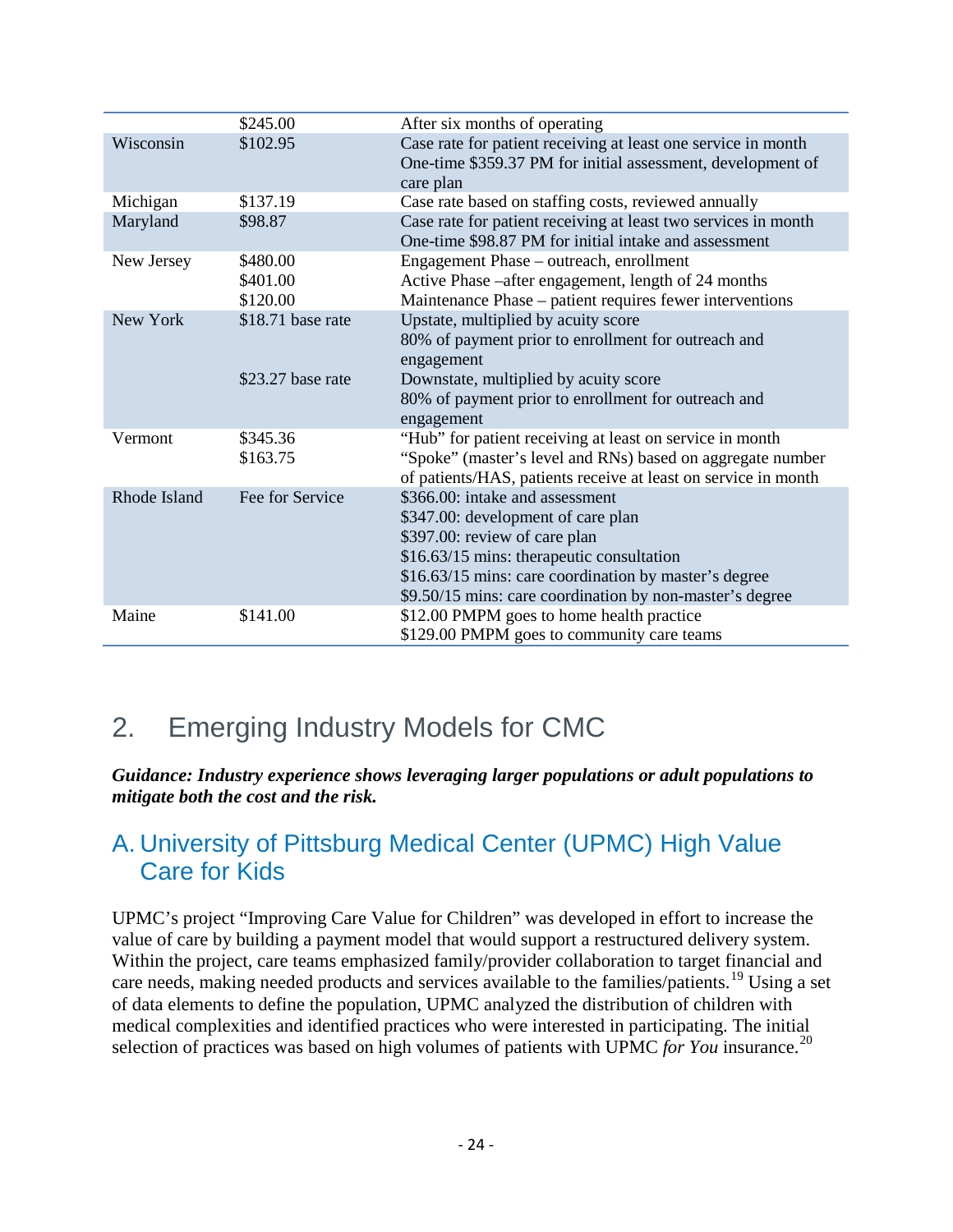#### *One-time Payment Program*

To achieve both an improvement in quality of care and reduction in overall spend, UPMC devised a value-based payment model, depicted in Figure 2.0.

#### *Figure 2.0[21](#page-33-20)*



- **Provider Flexibility & Accountability:** funding for care coordination, payments for other needed clinical services, shared savings
- **Information Sharing & Transparency:** patient utilization and cost information, quarterly quality reports
- **Consumer Engagement & Activation:** consumer funds for non-clinical goods and services, directed by patient/family

The three components of the payment model support care activities, identified by providers, that best serve children with complex medical conditions: medical records review, care plan development, communication across all providers (i.e., specialists), and care goals discussion with care team and families. This model adds on to traditional FFS payments by using "prospective funding to provide upfront payments to providers for care coordination and other enhanced services" targeting cost reduction and increase in quality care. "The health plan agreed to invest additional funds to enhance and develop care coordination within the participating practices in anticipation that there would be a positive return on investment. Savings above the initial investment were shared with the practices at the end of the project. $22$ 

### B. Denver Health

Denver Health, an integrated health care organization, received CMMI Round 2 Award funding for care management of both adult and pediatric complex patients. The project, "Integrated model of individualized ambulatory care for low income children and adults" was designed to focus care on the individual patient, improving care management, coordination across providers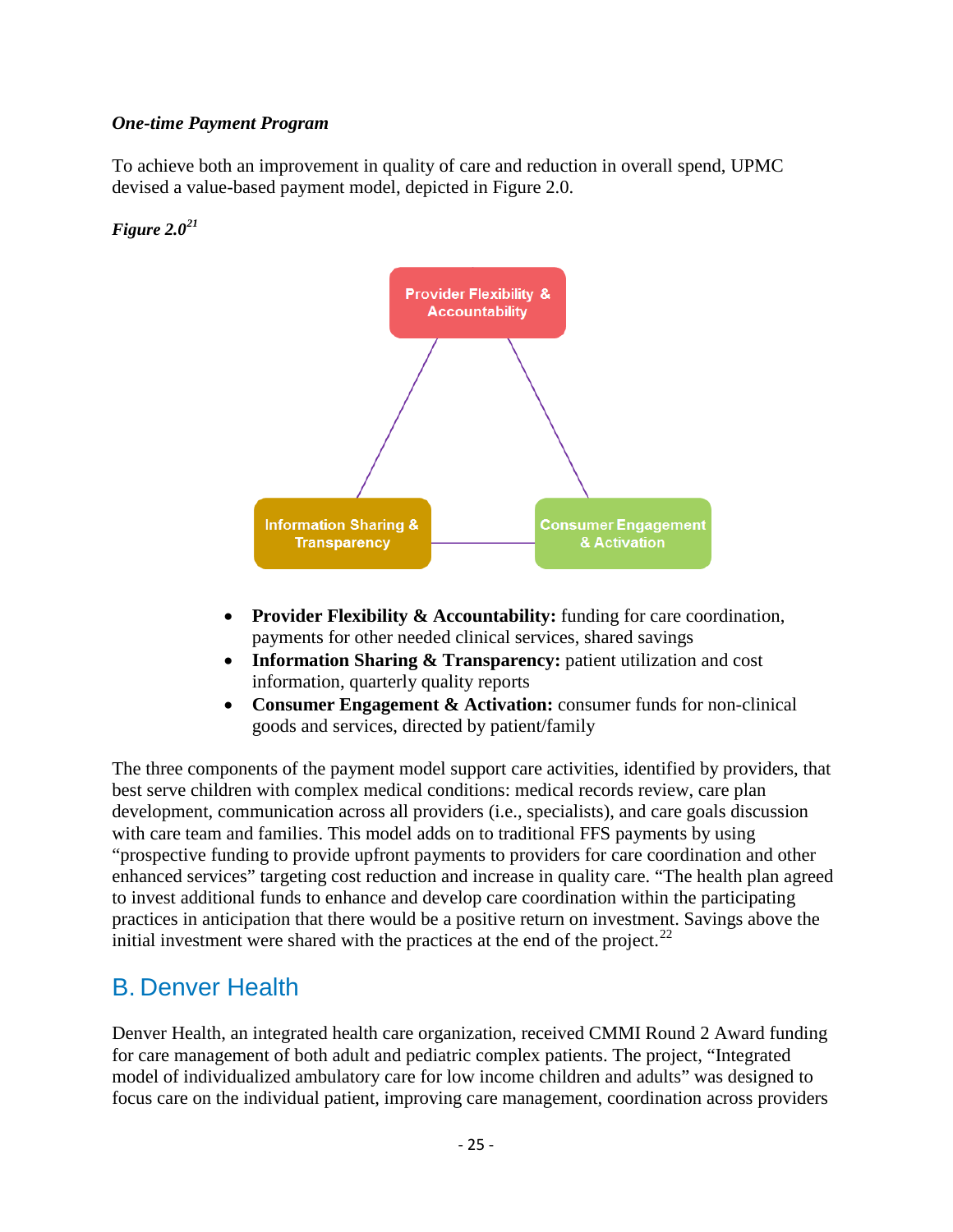and overall health (medical, behavioral and social needs).<sup>[23](#page-33-22)</sup> Utilizing the 3M Clinical Risk Groups (CRGs), four tiers were created to design a population health model, see Figure 3.0.

#### **Panel Management Care Management for Chronic Disease Complex Case Management High Intensity** Tier ≥1 Patients **Treatment Teams** Tier ≥2 Patients Tier ≥3-4 Patients **Tier 4 Patients**

#### *Figure 3.0[24](#page-33-23)*

The tier model allowed the transition from a traditional care team structure to one that matched staffing to the patient population. Care team members consisted of a patient navigator, clinical pharmacist, nurse care coordinator (pediatric only), social worker and behavioral health consultants. Their goal is to "achieve practice transformation by integrating new staff with existing staff to provide team-based care, especially to high opportunity patients." As both the payer and provider of services, Denver Health had the unique opportunity to monitor the overall PMPM spend to calculate both the cost of delivering the care and any associated savings from this tiered approach.

### C.University Hospitals (UH) Rainbow Babies & Children's **Hospital**

As part of the Health Care Innovation Awards Round 1, UH Rainbow Care Connection Center for Comprehensive Care instituted a program designed to improve pediatric ambulatory care. Rainbow Care Connection is a pediatric accountable care organization serving children with complex chronic conditions in northeast Ohio. This model incorporates a comprehensive care team comprised of physicians, nurse practitioners, clinical supervisor, nurse coordinators, dietitians, social workers and administrative staff. The team collaborates across the spectrum of care to improve health, delivery of care and reduce costs associated with emergency department and hospitalizations. Care is coordinated based on a three tier system, as described in Table 7.0. [25](#page-33-24)

|                                                     | <b>Tier I</b>   | Tier II                                         | <b>Tier III</b>                 |  |
|-----------------------------------------------------|-----------------|-------------------------------------------------|---------------------------------|--|
| <b>Medical</b>                                      |                 |                                                 |                                 |  |
| <b>Non Elective</b><br><b>Hospitalizations/Year</b> | $0 - 1$         | $2 - 3$                                         | $>3$ or prolonged $>1$<br>month |  |
| <b>ED</b> visits/Year                               | $0 - 1$         | $2 - 3$                                         |                                 |  |
| <b>Symptoms</b>                                     | Well controlled | Occasional breakthrough   Frequent breakthrough |                                 |  |

| Table $7.0^{26}$ |
|------------------|
|                  |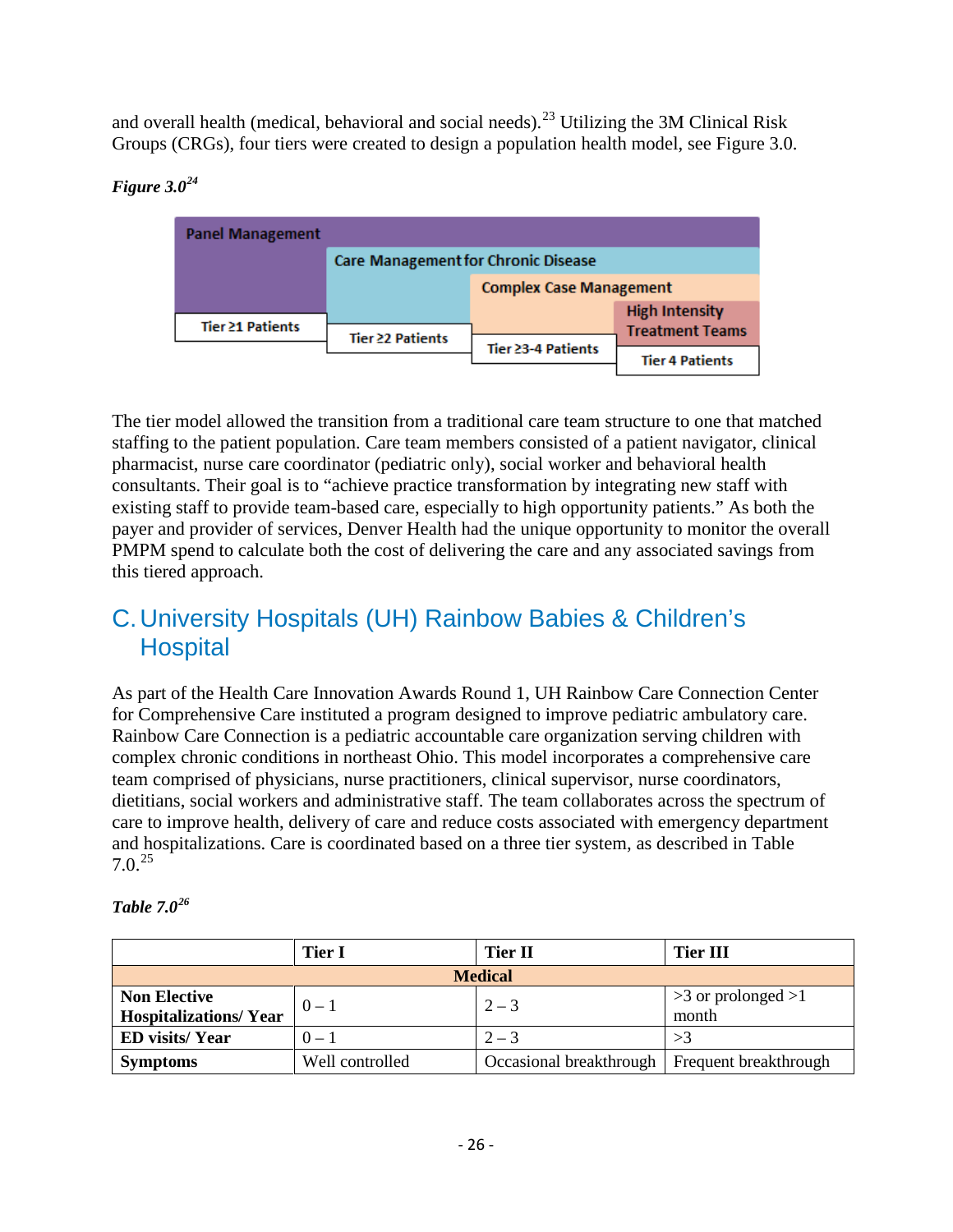| <b>Technology</b>                                            | None, ITB, VNS,<br>catheters                                  | Frequent "pulmonary<br>toilet", trach, VP shunt,<br>g-tube, central line | Vent, $O_2$ dependent                                                                                 |  |  |  |
|--------------------------------------------------------------|---------------------------------------------------------------|--------------------------------------------------------------------------|-------------------------------------------------------------------------------------------------------|--|--|--|
| <b>Nutrition</b>                                             |                                                               |                                                                          |                                                                                                       |  |  |  |
| Growth                                                       | Normal                                                        | Correcting / stable                                                      | Failure to Thrive/<br>obesity                                                                         |  |  |  |
| <b>Dysphagia</b>                                             | None                                                          | Mild / moderate                                                          | Severe                                                                                                |  |  |  |
| <b>Method of</b><br>Feeding / Age                            | Oral diet, oral<br>supplement, tube fed<br>>3 years of age    | Modified consistency<br>tube fed 1-3 years of age                        | New feeding tube TPN<br>tube fed $<$ 1 year of age                                                    |  |  |  |
| <b>GI</b> Symptoms                                           | No GI symptoms                                                | GI symptoms improved<br>with nutrition<br>intervention                   | GI symptoms requiring<br>nutrition intervention                                                       |  |  |  |
|                                                              |                                                               | <b>Social</b>                                                            |                                                                                                       |  |  |  |
| <b>Access</b>                                                | Good knowledge of<br>resources / support                      | Limited resources /<br>support                                           | Lack of resources /<br>support                                                                        |  |  |  |
| <b>Social/Family</b><br><b>Function</b>                      | Caregiver can obtain<br>resources / supports<br>Independently | Limited knowledge of<br>resources                                        | Lack of knowledge of<br>resources                                                                     |  |  |  |
| <b>Mental Health</b>                                         | Caregiver stress but<br>supported                             | High caregiver stress -<br>mostly during acute<br>issues                 | Chronically high<br>caregiver stress; parent/<br>caregiver mental illness /<br>mental health concerns |  |  |  |
| <b>Adherence to Care</b>                                     | No history of missed<br>appointments                          | $(1-2)$ missed<br>appointments- past 12<br>months                        | $(3+)$ missed<br>appointments past 12<br>months                                                       |  |  |  |
| <b>Division of Children</b><br>and Family Services<br>(DCFS) | No history of DCFS<br>involvement                             | Any history of previous<br><b>DCFS</b> involvement                       | Active or previous<br>DCFS involvement past<br>12 months; foster care or<br>adopted                   |  |  |  |
| <b>Transportation</b>                                        | No transportation<br>issues                                   | Limited access<br>to transportation                                      | No transportation                                                                                     |  |  |  |
| <b>Follow Up (minimum)</b>                                   | <b>Every 6 Months</b>                                         | <b>Every 4 Months</b>                                                    | <b>Every 2 Months</b>                                                                                 |  |  |  |

Under their CMMI Award, Rainbow Babies negotiated a PMPM care management fee with state Medicaid managed care organizations across a broader population of children to subsidize the needs of children with complex medical conditions.

## D.Health Services for Children with Special Needs (HSCSN)

HSCSN delivers care management to children and young adults (up to 26 years of age) with disabilities and complex medical conditions residing in Washington D.C. This Medicaid health plan focuses on providing care coordination and resources for patients with hopes to strengthen family medical competency and increase standard of living through expanding access. Care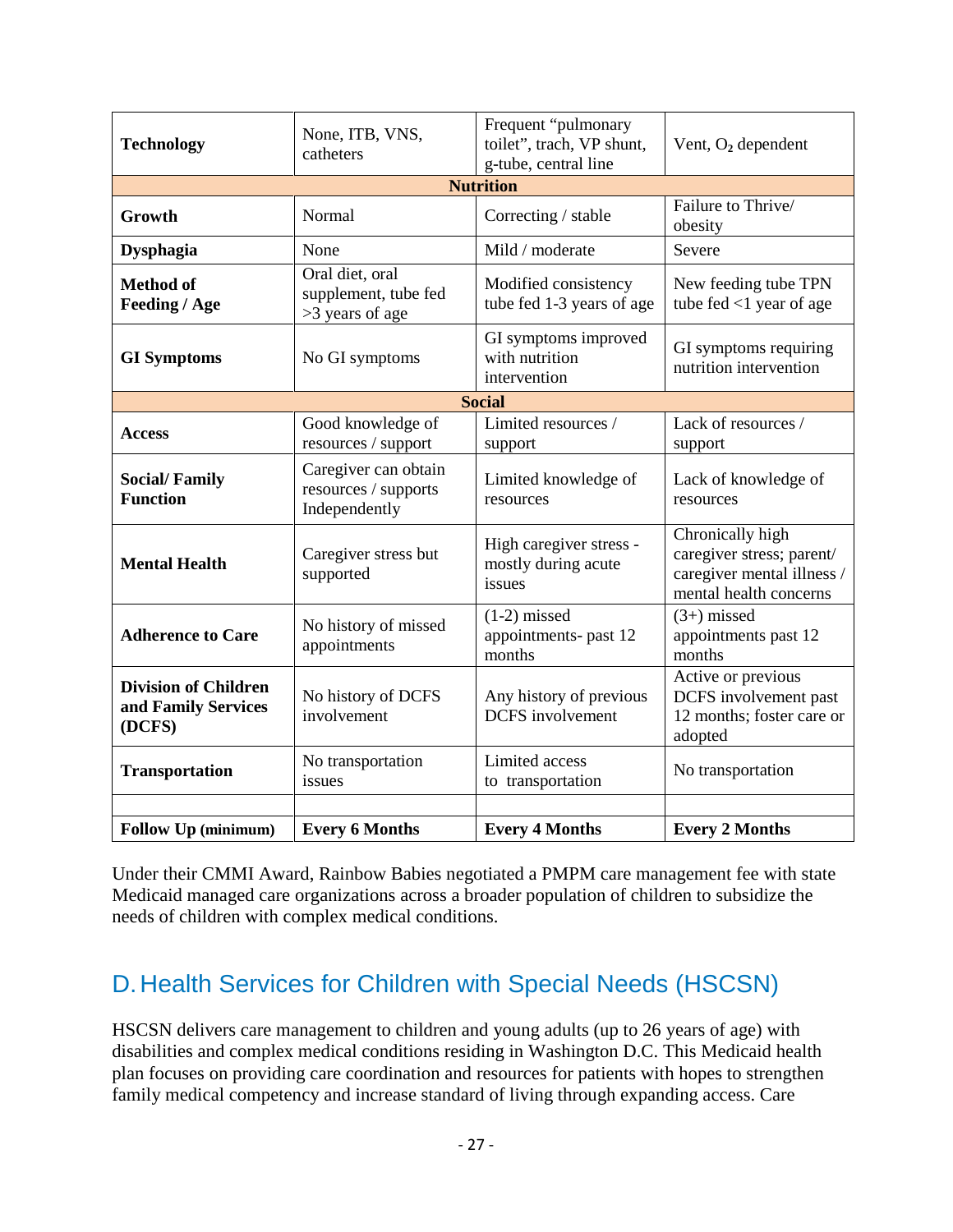management is facilitated through a care manager, which includes coordination of care services both inside the medical home and with other providers.<sup>[27](#page-33-26)</sup> Case managers are assigned 60 to 70 children at a time, each child with a care plan specific to their individual needs. Enrollee benefits include primary and specialty care, mental health, dental, therapeutic services, and ancillary procedures. These benefits along with other expenses related to care incurred are included in a shared risk payment model, as illustrated in Figure 4.0. Under this model, HCSN receives a partially capitated payment from the District Medicaid program and both entities assume risk for health care costs and transportation expenses $^{28}$  $^{28}$  $^{28}$ 





HSCSN is the payer partner with Children's National Medical Center for the CARE Award. These two entities are in discussions regarding potential alternative payment models for hospital based services.

## 3. Conclusion

To date, the CARE Award hospital discussion with payers along with the actuarial analysis led to the development of four payment models for this specialized population of children: an upside shared savings arrangement, a care management fee, a Health Home PMPM fee and upfront payment support for seven care management FTEs with a potential for shared savings. All were tailored to the unique needs of this population of children with complex medical conditions. These options are currently in pilots within four participating children's health systems. Significant groundwork and negotiations with payers were necessary to overcome perceived addon expenses and unnecessary administrative burden of a new payment model for a specialized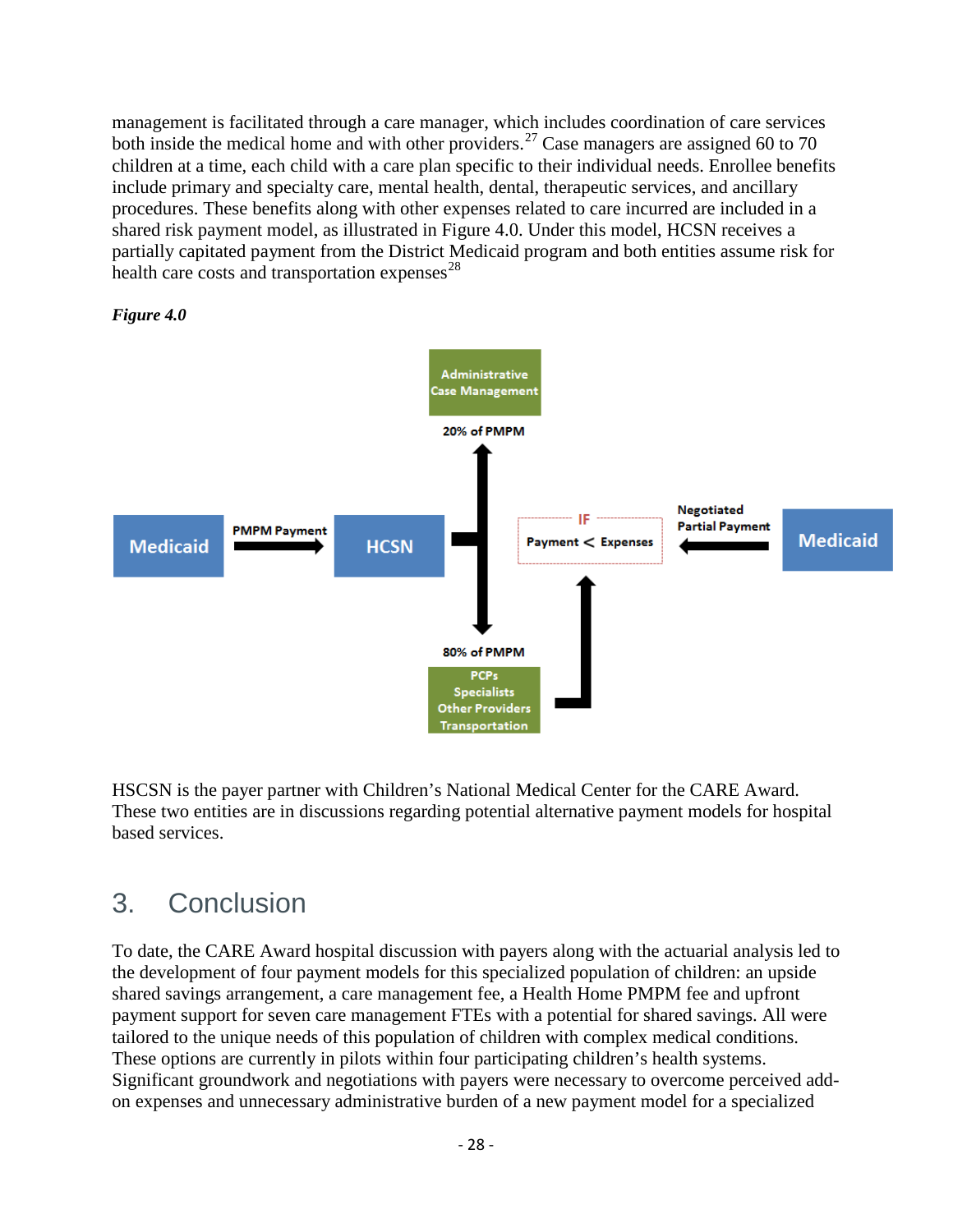population. Children's hospitals must consider the interests of the payer for workable options. In addition, obtaining the final utilization and spend data is a critical part of the development of new payment models both for the actuarial analysis and for the determination of the potential for a return on new care management techniques. Calculating the ROI will be the last phase of the CARE Award and hopefully lead to more wide-spread adoption of the necessary services to manage this unique population and adoption of new payment models to support those services.

## Acknowledgments

#### CARE Payment Champions

*The Children's Hospital of Philadelphia* Edward Bleacher II Elizabeth Brooks

*Lucile Packard Children's Hospital Stanford* Michael-Anne Browne, MD Orlanda Lopez

*Wolfson Children's Hospital/Baptist Health* Philip Boyce Megan Denk Mark Hudak, MD

*St. Joseph's Children's Hospital of Tampa* Keri Eisenbeis Judy Mitzlaff

*Children's Mercy Kansas City* Robert Finuf Chad Moore Kent Pack

*Mattel Children's Hospital UCLA* Margaret Follette Thomas Klitzner, MD

*Children's Hospital Colorado* Catherine Dal Santo David Keller, MD Elizabeth Nowak

*Cook Children's Medical Center* Tim Muirheid Tammie Sibley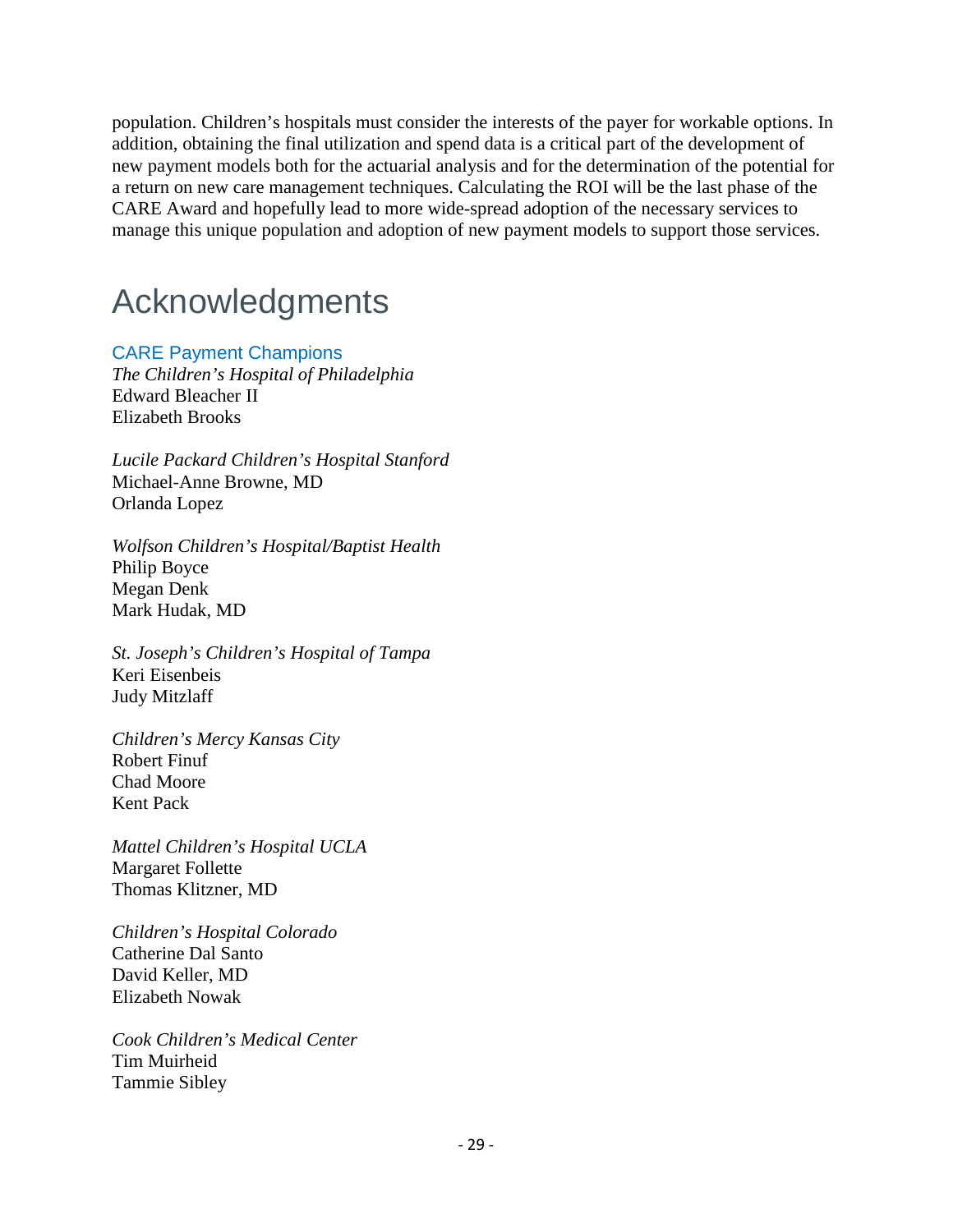*Children's National Medical Center* Aldwin Lindsay David Sparks Roger Ziegler

*Cincinnati Children's Hospital Medical Center* Colleen Kraft, MD Terry Lindquist

#### CARE Research Managers

*St. Joseph's Children's Hospital of Tampa* Stefanie Alt Jimmy Baumgartner

*Children's Mercy Kansas City* Megan Bledsoe Jennifer Provyn

*Lucile Packard Children's Hospital Stanford* Joseph Benavides Orlanda Lopez Rachel Schwartz

*Children's Hospital Colorado* Bryan Wallace

*The Children's Hospital of Philadelphia* Maggie Eisen Caren Steinway

*Children's National Medical Center* Tamara John

*Mattel Children's Hospital UCLA* Adrianna Saenz Jessica Flores-Vazquez

*Cook Children's Medical Center* Emily Sondergaard Stephanie Weikel

*Cincinnati Children's Hospital Medical Center* Jeanne Spaulding

*Wolfson Children's Hospital* Mark Fafard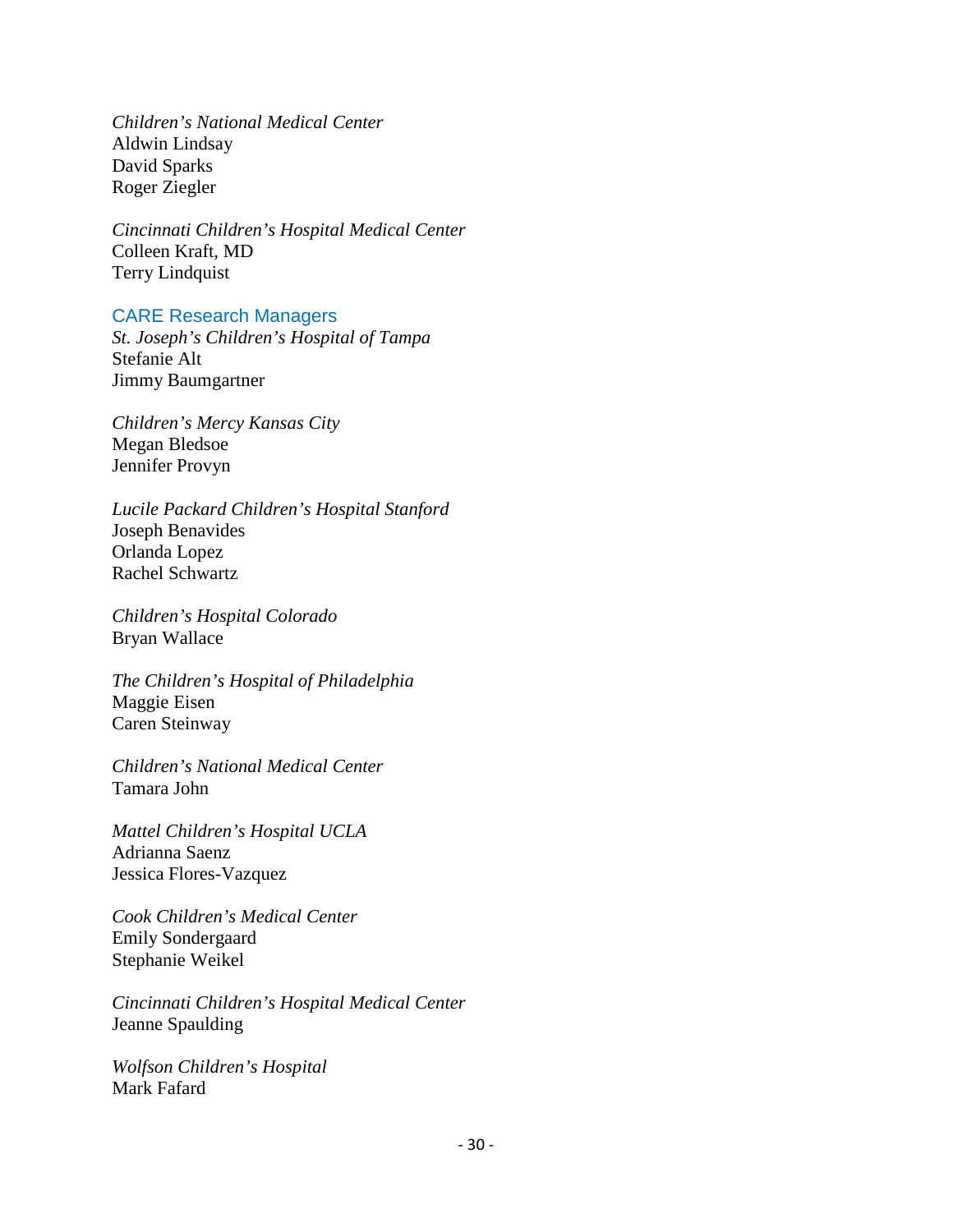#### CHA Administrative Team

Kate Conrad Russell Friesen Amy Knight Kim Lewallen Denise Taylor

#### CARE Award Proposal Authors

Susan Dull Mark Wietecha David Bergman, MD

#### Payment Model Guidance Editors

Jacqueline Kueser Athena McKenzie

#### QI Collaborative Team

Susan Dull Lorna Morelli Lowrie Ward

#### Analytics & Reporting Team

Jeff Barnes Troy Richardson Jonathan Rodean

#### IT Support

Curtis Fisher Mike Hadlock Phil Jaggard Frank Kish David Naas

#### Survey Team

Rebecca Berbiglia Sarah Brenner Shah Islam Phil Jaggard Kim Lewallen Jonathan Rodean Lowrie Ward

#### **Qualtrics**

Travis Day Kyle Francis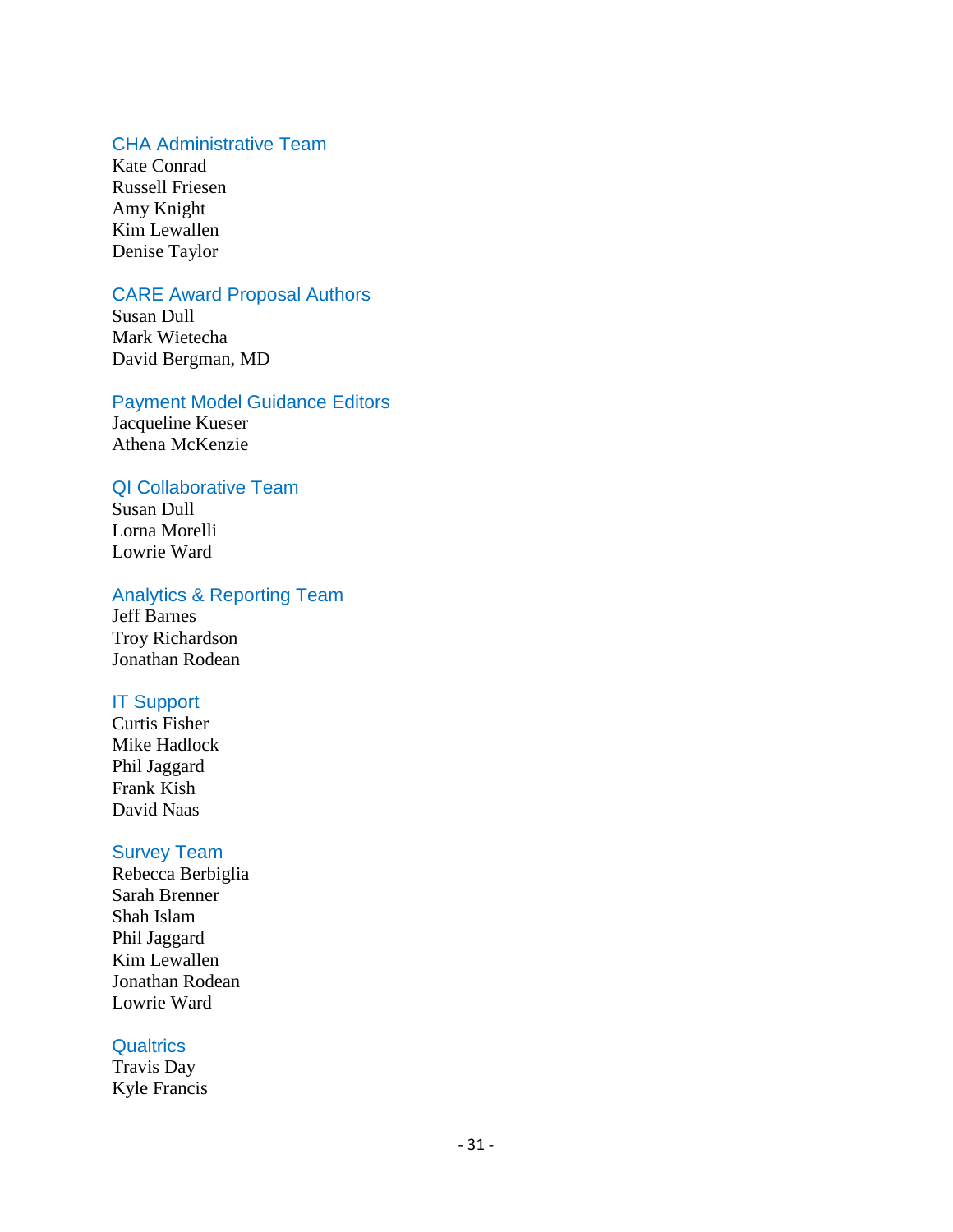IBM Watson

Dave Jackson Steven Martin Kevin Miller Ryan Olenski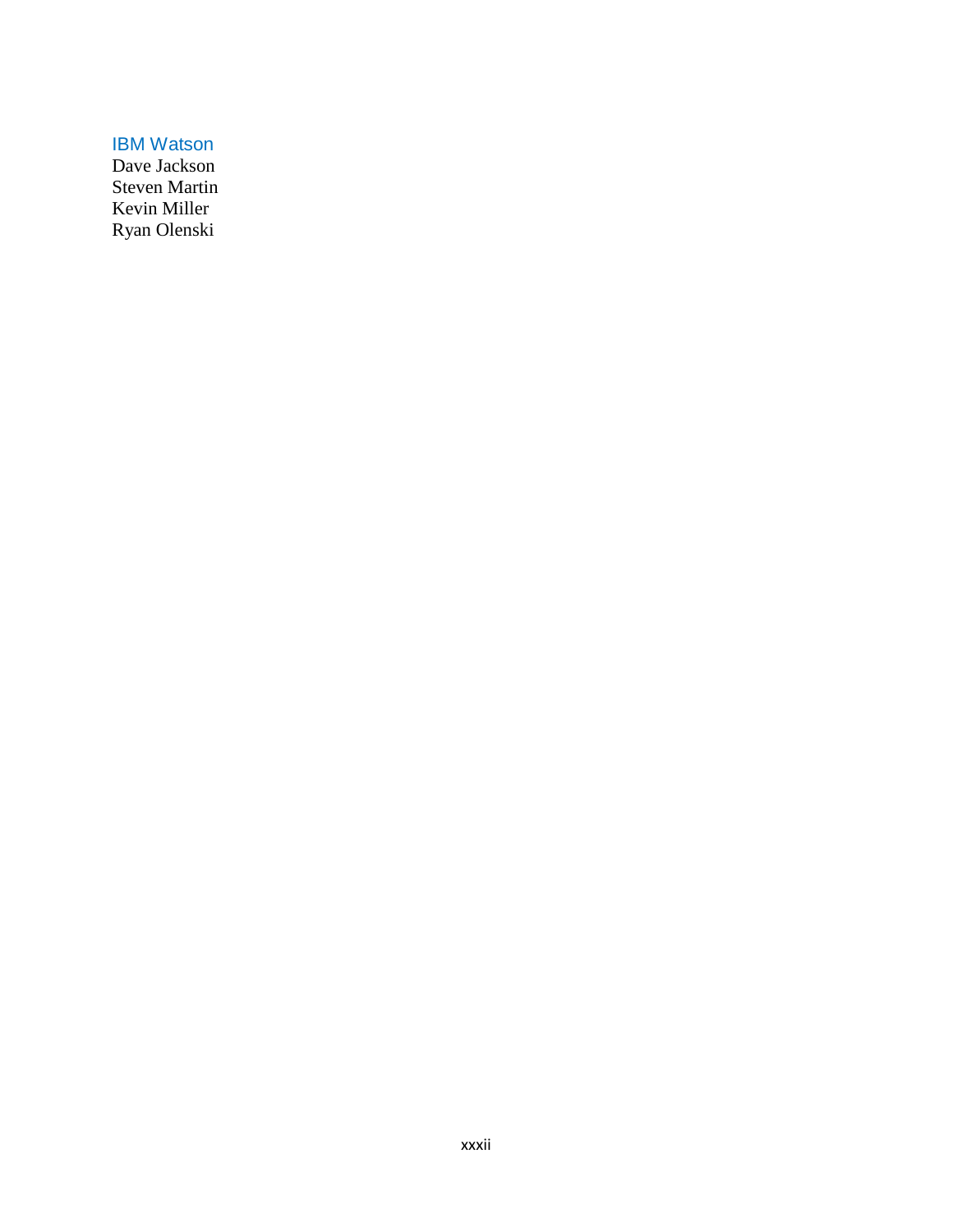<sup>6</sup> Truven Health Analytics™ is a consultant providing data and analytics support to the project,<br>https://www.truvenhealth.com.

Milliman is an actuarial consulting firm providing payment model analytics and development.

http://us.milliman.com/.<br><sup>8</sup> A. Spener, J. Lloyd, and T. McGinnis. "Using Medicaid Resources to Pay for Health-Related Supportive Services: Early Lessons". Center for Health Care Strategies, Inc. December 2015.<br>
<sup>9</sup> [http://www.ncbi.nlm.nih.gov/pubmed/21300650.](http://www.ncbi.nlm.nih.gov/pubmed/21300650)<br>
<sup>10</sup> See #5 (Dobson, Allen, Ph.D., DaVanzo, Ph.D.,M.S.W., Berger, Gregory, M.P.P.).<br>
<sup>11</sup> Kramer, J.

with Complex Medical Conditions: Key Actuarial Lessons from the CARE Award". Milliman White Paper. December 2016.

<sup>12</sup> Centers for Medicare & Medicaid Services. [https://www.cms.gov/Newsroom/MediaReleaseDatabase/Fact](https://www.cms.gov/Newsroom/MediaReleaseDatabase/Fact-sheets/2016-Fact-sheets-items/2016-04-11.html)[sheets/2016-Fact-sheets-items/2016-04-11.html.](https://www.cms.gov/Newsroom/MediaReleaseDatabase/Fact-sheets/2016-Fact-sheets-items/2016-04-11.html) July 6, 2016.<br><sup>[13](https://www.cms.gov/Newsroom/MediaReleaseDatabase/Fact-sheets/2016-Fact-sheets-items/2016-04-11.html)</sup> Centers for Medicare & Medicaid Services.<br>https://gpp.cms.gov/docs/Quality Payment Program Overview Fact Sheet.pdf. November 2016.

 $\frac{14}{14}$  $\frac{14}{14}$  $\frac{14}{14}$  Centers for Medicare & Medicaid Services. "The Merit-Based Incentive Payment System: Quality Performance Category" (powerpoint presentation). October 2016. [https://www.cms.gov/Medicare/Quality-Initiatives-Patient-](https://www.cms.gov/Medicare/Quality-Initiatives-Patient-Assessment-Instruments/Value-Based-Programs/MACRA-MIPS-and-APMs/Quality-Performance-Category-training-slide-deck.pdf)Assessment-Instruments/Value-Based-Programs/MACRA-MIPS-and-APMs/Quality-Performance-Category-training-<br>slide-deck.pdf

15 Medicaid.gov. https://www.medicaid.gov/State-Resource-Center/Medicaid-State-Technical-Assistance/Health-<br>Homes-Technical-Assistance/Health-Home-Information-Resource-Center.html. August 2016.

<sup>16</sup> National Academy for State Health Policy. State Delivery System and Payment Reform Map.

[http://nashp.org/state-delivery-system-payment-reform-map/.](http://nashp.org/state-delivery-system-payment-reform-map/) August 2016.<br>
<sup>17</sup> See #16 (National Academy for State Health Policy. State Delivery System and Payment Reform Map).<br>
<sup>18</sup> See #16 (National Academy for State Hea

October 26, 2016.<br><sup>20</sup> Interview: Lovelace, John, Moss, Deborah. UPMC for You.

<sup>21</sup> UPMC Center for High-Value Health Care. "How-To Manual for Redesigning Medicaid Payment Policies: Lessons from a Local Demonstration Project to Improve the Value of Care for Children with Medically Complex Conditions". November 2014

<sup>22</sup> See #20 (Interview UPMC *for You*).<br><sup>23</sup> Centers for Medicare & Medicaid Services. [https://innovation.cms.gov/initiatives/health-care-innovation](https://innovation.cms.gov/initiatives/health-care-innovation-awards/colorado.html)[awards/colorado.html.](https://innovation.cms.gov/initiatives/health-care-innovation-awards/colorado.html) October 21, 2016.<br><sup>[24](https://innovation.cms.gov/initiatives/health-care-innovation-awards/colorado.html)</sup> Hambidge, Simon, MD, PhD. "21<sup>st</sup> Century Care: Redesigning Pediatric Care at Denver Health. Designing Systems

that Work for Children with Complex Health Care Needs" (powerpoint presentation). December 7<sup>th</sup>, 2015.<br>http://www.lpfch.org/sites/default/files/simon hambidge symposium slides.pdf.

<sup>25</sup> Hertz, Andrew, MD, Grossbergh, Richard, MD, Ronis, Sarah, MD MPH. "Program Description and Lessons Learned. UH Rainbow Care Connection Center for Comprehensive Care" (powerpoint presentation). December 14, 2016.

 $26$  See #25 (Hertz, Andrew, MD, Grossbergh, Richard, MD, Ronis, Sarah, MD MPH).

<sup>&</sup>lt;sup>1</sup> Patient Centered Medical Home Resource Center. https://pcmh.ahrq.gov/page/defining-pcmh</u>. March 2017.<br><sup>2</sup> Medicaid.gov. [https://www.medicaid.gov/medicaid/ltss/health-homes/index.html.](https://www.medicaid.gov/medicaid/ltss/health-homes/index.html) March 2017.<br><sup>3</sup> Centers for Medica

[sheets/2013-Fact-sheets-items/2013-05-15.html.](https://www.cms.gov/Newsroom/MediaReleaseDatabase/Fact-sheets/2013-Fact-sheets-items/2013-05-15.html) July 6, 2016.<br><sup>[4](https://www.cms.gov/Newsroom/MediaReleaseDatabase/Fact-sheets/2013-Fact-sheets-items/2013-05-15.html)</sup> Children's Hospital Association. "Optimizing Health Care for Children with Medical Complexity".

<sup>5</sup> Dobson, Allen, Ph.D., DaVanzo, Ph.D.,M.S.W., Berger, Gregory, M.P.P. "Summary of Available Evidence and Methodology for Determining Potential Medicaid Savings from Improving Care Coordination for Medically Complex Children: A Legislative Proposal for Risk-bearing Specialized Pediatric Medical Home Programs". Dobson DaVanzo Final Report. October 2013.